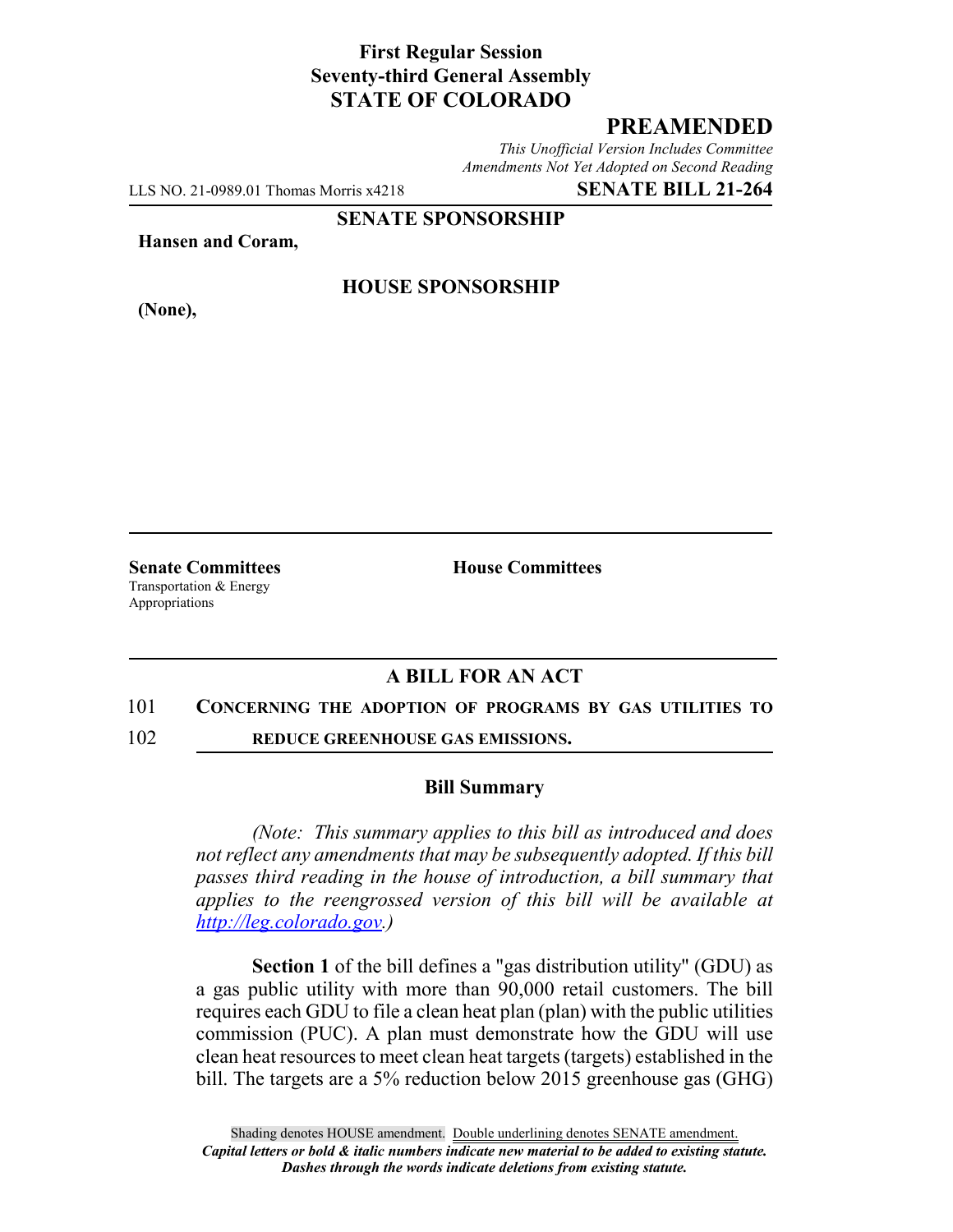emission levels by 2025 and 20% below 2015 GHG emission levels by 2030. Section 1 makes a legislative finding that meeting these targets will facilitate the electric generating utility sector's compliance with the state's GHG emission reduction goals by reducing GDUs' carbon dioxide and methane emissions.

A plan may use qualified offsets as one method to meet the targets. A GDU that uses only clean heat resources in its plan to meet the targets is not subject to any other GHG emission reduction requirements during the 5-year period covered by the plan. If a GDU does not file a plan, the air quality control commission (AQCC) will adopt rules to require the GDU to meet a 30% GHG emission reduction by 2035 when compared to 2015 levels.

The PUC will initiate a rule-making proceeding by August 1, 2021, to adopt rules that establish a cost cap for each GDU's compliance with its plan. The cost cap is 2% of gas bills for all of a GDU's full-service customers. A plan that costs equal to or less than the cost cap and uses clean heat resources to the maximum practicable extent need not meet the targets. A plan that uses only clean heat resources and meets the targets need not comply with the cost cap. The PUC is directed to approve a plan if the PUC finds that doing so is in the public interest.

A municipal GDU must file a plan that demonstrates a 20% GHG emission reduction by 2030 compared with 2015 levels. Small GDUs may file a plan, which is subject to the cost cap and must contain its own targets.

**Section 2** requires the AQCC to initiate a rule-making proceeding by January 1, 2022, to define qualified offsets that plans may use to meet a target. The AQCC will start another rule-making proceeding by January 1, 2029, to determine mass-based GHG emission reduction goals for plans for 2035, 2040, 2045, and 2050.

**Section 3** gives the oil and gas conservation commission authority over class VI injection wells used for sequestration of GHG, including through the issuance of permits.

| $\mathbf{1}$   | Be it enacted by the General Assembly of the State of Colorado:           |
|----------------|---------------------------------------------------------------------------|
| $\overline{2}$ | <b>SECTION 1.</b> In Colorado Revised Statutes, add 40-3.2-107 as         |
| 3              | follows:                                                                  |
| $\overline{4}$ | - Clean heat targets - legislative declaration -<br>$40 - 3.2 - 107.$     |
|                | definitions - plans - rules - reports. $(1)$ Legislative declaration. The |
| 6              | <b>GENERAL ASSEMBLY HEREBY:</b>                                           |
|                | FINDS THAT:<br>a l                                                        |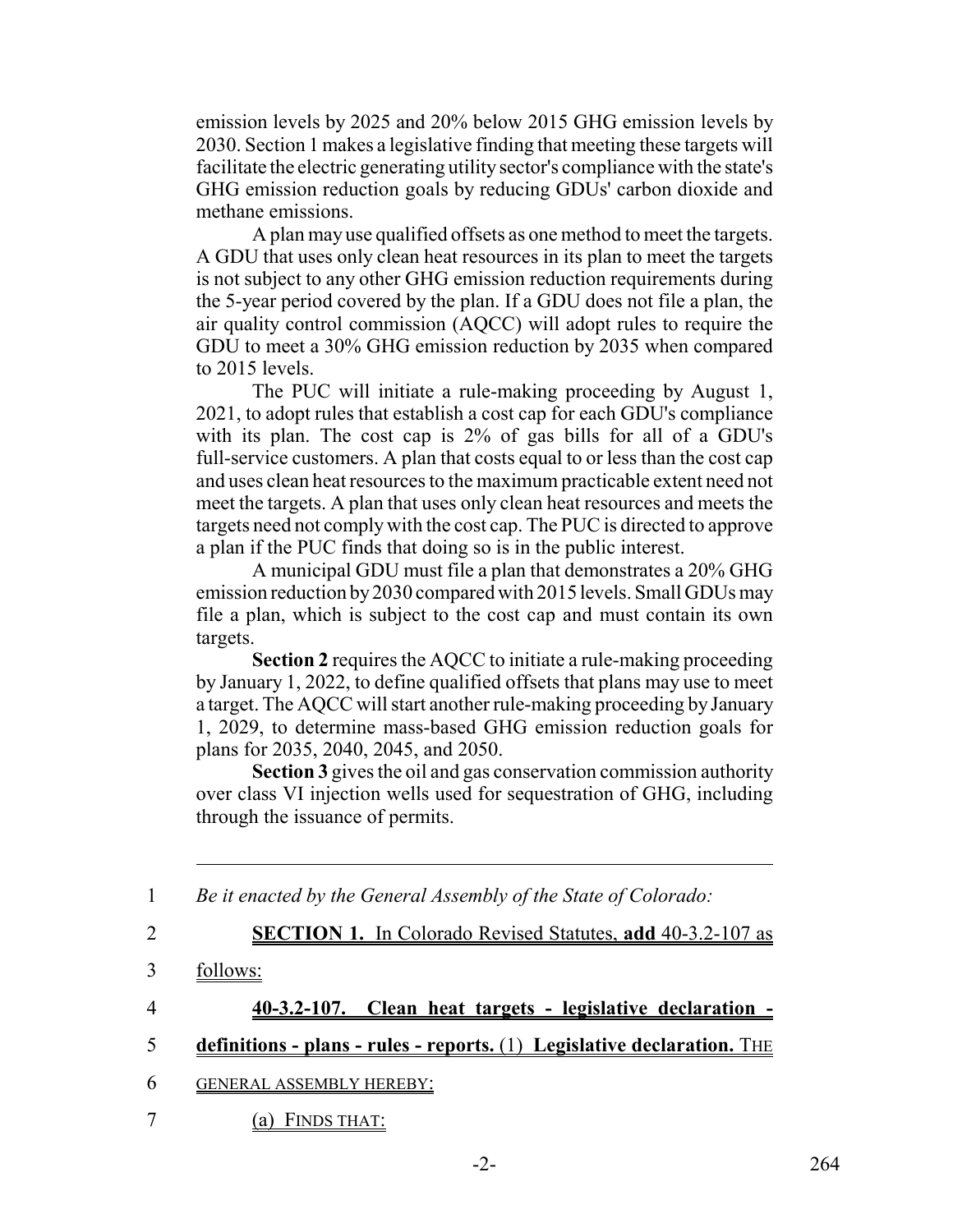| $\mathbf{1}$   | (I)<br>IN ORDER TO ACHIEVE COLORADO'S SCIENCE-BASED           |
|----------------|---------------------------------------------------------------|
| $\overline{2}$ | GREENHOUSE GAS EMISSION REDUCTION GOALS AND MAINTAIN A        |
| 3              | HEALTHY, LIVABLE CLIMATE FOR COLORADANS, COLORADO MUST REDUCE |
| $\overline{4}$ | GREENHOUSE GAS POLLUTION FROM ALL SECTORS OF THE ECONOMY,     |
| 5              | INCLUDING THE BUILT ENVIRONMENT;                              |
| 6              | (II) A SIGNIFICANT SOURCE OF GREENHOUSE GAS POLLUTION FROM    |
| $\overline{7}$ | THE BUILT ENVIRONMENT COMES FROM THE USE OF GAS TO HEAT       |
| 8              | COLORADO'S HOMES AND BUSINESSES AND TO HEAT WATER IN THOSE    |
| 9              | BUILDINGS, FROM THE USE OF GAS IN COMMERCIAL AND INDUSTRIAL   |
| 10             | PROCESSES, AND FROM GAS LEAKS IN THE SUPPLY CHAIN;            |
| 11             | (III)<br>IMPROVING THE ENERGY EFFICIENCY OF COLORADO'S        |
| 12             | BUILDINGS WILL REDUCE POLLUTION, IMPROVE COMFORT AND SAFETY,  |
| 13             | PROVIDE MORE RESILIENCE DURING WEATHER EXTREMES, AND REDUCE   |
| 14             | CONSUMER COSTS FOR HEATING AND COOLING HOMES AND BUSINESSES;  |
| 15             | AND                                                           |
| 16             | (IV)<br>REDUCING THE CARBON INTENSITY OF GAS DELIVERED BY     |
| 17             | UTILITIES AND SWITCHING FROM GAS SPACE AND WATER HEATING TO   |
| 18             | HIGH-EFFICIENCY ELECTRIC HEATING WILL REDUCE GREENHOUSE GAS   |
| 19             | POLLUTION AND LEAD TO IMPROVED INDOOR AIR QUALITY;            |
| 20             | <b>DETERMINES THAT:</b>                                       |
| 21             | THERE IS SIGNIFICANT POTENTIAL TO REDUCE EMISSIONS OF         |
| 22             | METHANE FROM ACTIVE AND INACTIVE COAL MINES, LANDFILLS,       |
| 23             | WASTEWATER TREATMENT PLANTS, AGRICULTURAL OPERATIONS, AND     |
| 24             | OTHER SOURCES OF METHANE POLLUTION THROUGH DEVELOPMENT OF     |
| 25             | METHANE RECOVERY AND BIOMETHANE PROJECTS, AND THERE ARE ALSO  |
| 26             | SIGNIFICANT ECONOMIC DEVELOPMENT OPPORTUNITIES, ESPECIALLY IN |
| 27             | RURAL COLORADO, FROM DEVELOPMENT OF THIS RESOURCE;            |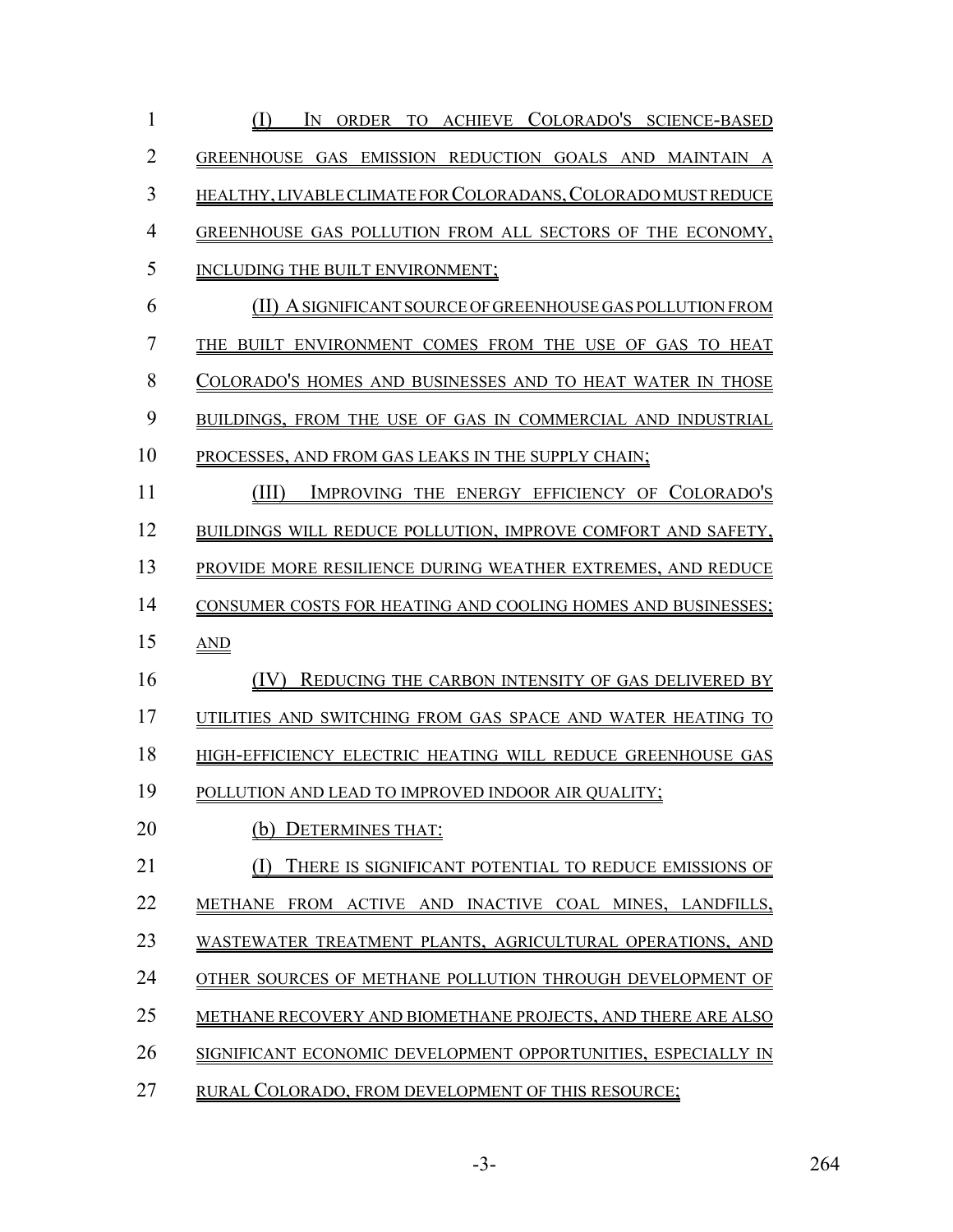| 1  | (II)<br>GREEN AND BLUE HYDROGEN HAVE THE POTENTIAL TO BE                         |
|----|----------------------------------------------------------------------------------|
| 2  | ZERO- OR VERY LOW-CARBON SOURCES OF ENERGY FOR USE IN A VARIETY                  |
| 3  | INCLUDING HIGH-HEAT INDUSTRIAL APPLICATIONS,<br>OF<br>SECTORS.                   |
| 4  | ZERO-CARBON ELECTRICITY GENERATION, AND THE GAS DISTRIBUTION                     |
| 5  | <b>SYSTEM; AND</b>                                                               |
| 6  | THE DEVELOPMENT OF HYDROGEN PROJECTS IN COLORADO<br>(III)                        |
| 7  | HAS THE POTENTIAL TO LOWER COSTS, CONTRIBUTE TO ECONOMIES OF                     |
| 8  | SCALE, AND BRING ECONOMIC DEVELOPMENT OPPORTUNITIES; AND                         |
| 9  | (c) DECLARES THAT:                                                               |
| 10 | THE GENERAL ASSEMBLY'S INTENT IN ENACTING THIS SECTION                           |
| 11 | TO IMPLEMENT A PERFORMANCE STANDARD THAT WILL ALLOW<br>IS                        |
| 12 | COLORADO GAS UTILITIES TO USE AVAILABLE TOOLS, INCLUDING ENERGY                  |
| 13 | EFFICIENCY, BIOMETHANE, HYDROGEN, RECOVERED METHANE, BENEFICIAL                  |
| 14 | ELECTRIFICATION OF CUSTOMER END USES, COST-EFFECTIVE LEAK                        |
| 15 | REDUCTIONS ON THE UTILITY'S DISTRIBUTION SYSTEM AS DETERMINED BY                 |
| 16 | THE COMMISSION THAT EXCEEDS STATE AND FEDERAL REQUIREMENTS,                      |
| 17 | OTHER MEASURES TO ACHIEVE GREENHOUSE GAS EMISSION<br>AND                         |
| 18 | REDUCTIONS, COST-EFFECTIVENESS, AND EQUITY;                                      |
| 19 | (II) COLORADO IS FOCUSED ON A TRANSITION TO A DECARBONIZED                       |
| 20 | ECONOMY THAT RECOGNIZES THE HISTORIC INJUSTICES THAT IMPACT                      |
| 21 | LOWER-INCOME COLORADANS AND BLACK, INDIGENOUS, AND OTHER                         |
| 22 | PEOPLE OF COLOR WHO HAVE BORNE A DISPROPORTIONATE SHARE OF                       |
| 23 | ENVIRONMENTAL RISKS WHILE ALSO ENJOYING FEWER ENVIRONMENTAL                      |
| 24 | <b>BENEFITS;</b>                                                                 |
| 25 | THE COMMISSION MUST MAXIMIZE GREENHOUSE GAS                                      |
| 26 | EMISSION REDUCTIONS AND BENEFITS TO CUSTOMERS, WITH PARTICULAR                   |
| 27 | RESIDENTIAL CUSTOMERS WHO<br><b>ATTENTION</b><br><b>PARTICIPATE</b><br>TO.<br>IN |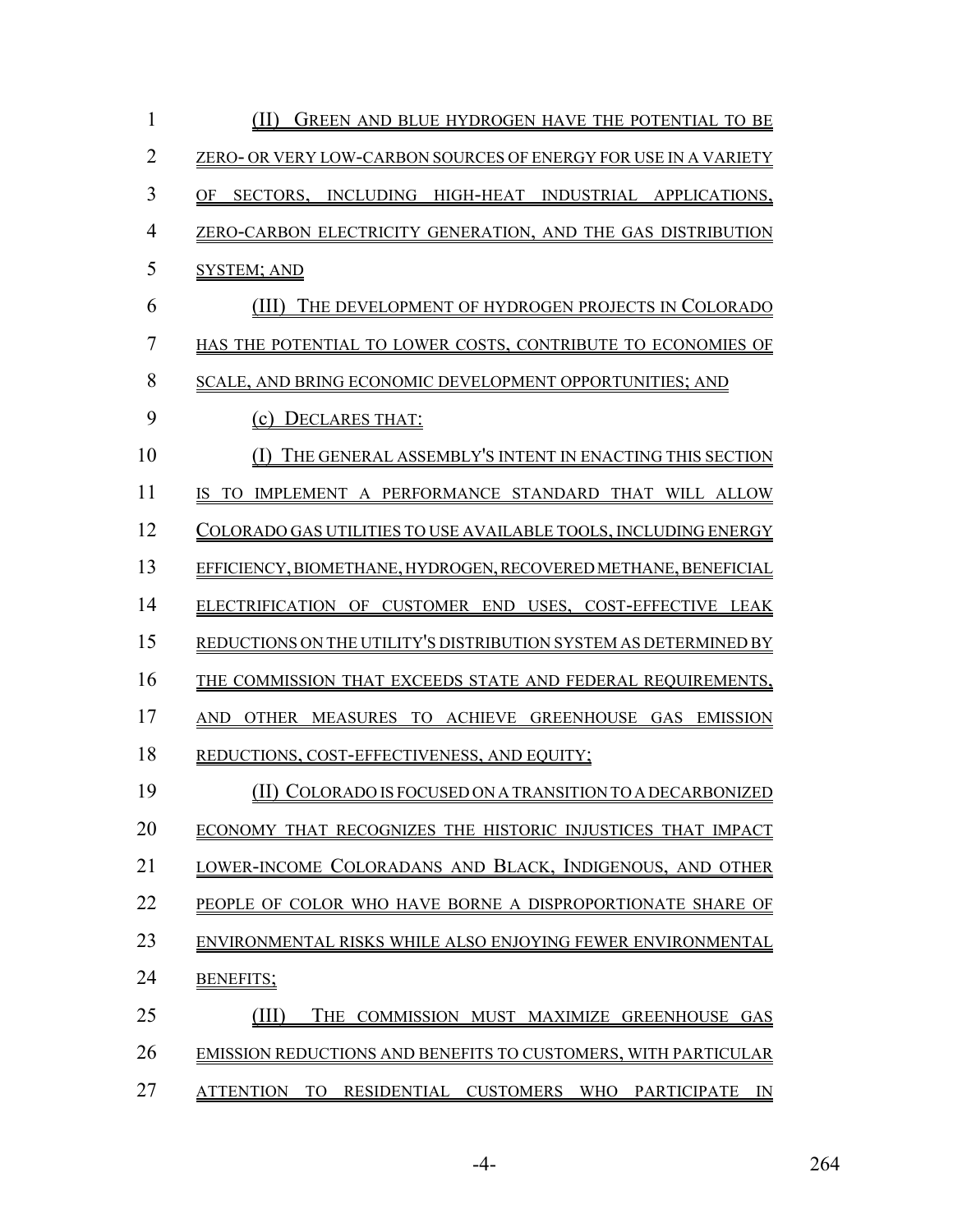1 INCOME-QUALIFIED PROGRAMS, WHILE MANAGING COSTS AND RISKS TO CUSTOMERS, INCLUDING STRANDED-ASSET COST RISKS, AND IN A MANNER THAT SUPPORTS FAMILY-SUSTAINING JOBS; AND (IV) DECARBONIZING COLORADO'S HOMES AND BUSINESSES WILL REQUIRE INVESTMENTS IN BUILDING AND EQUIPMENT UPGRADES, CLEAN FUEL PROJECTS, AND INFRASTRUCTURE UPGRADES. (2) **Definitions.** AS USED IN THIS SECTION, UNLESS THE CONTEXT OTHERWISE REQUIRES: (a) "BIOMETHANE": (I) MEANS A MIXTURE OF CARBON DIOXIDE AND HYDROCARBONS RELEASED FROM THE BIOLOGICAL DECOMPOSITION OF ORGANIC MATERIALS THAT IS PRIMARILY METHANE AND PROVIDES A NET REDUCTION IN GREENHOUSE GAS EMISSIONS; AND (II) INCLUDES BIOMETHANE RECOVERED FROM MANURE MANAGEMENT SYSTEMS OR ANAEROBIC DIGESTERS THAT HAS BEEN 16 PROCESSED TO MEET PIPELINE QUALITY. (b) "BLUE HYDROGEN" MEANS HYDROGEN DERIVED FROM BIOMETHANE OR GEOLOGICAL GAS PAIRED WITH A PROCESS TO CAPTURE AND SEQUESTER ASSOCIATED CARBON DIOXIDE EMISSIONS. 20 (c) "CLEAN HEAT PLAN" MEANS A COMPREHENSIVE PLAN SUBMITTED BY A GAS DISTRIBUTION UTILITY OR MUNICIPAL GAS 22 DISTRIBUTION UTILITY THAT DEMONSTRATES PROJECTED REDUCTIONS IN METHANE AND CARBON DIOXIDE EMISSIONS THAT, TOGETHER, MEET THE REDUCTIONS REQUIRED IN THIS SECTION AT THE LOWEST REASONABLE COST. 26 (d) "CLEAN HEAT RESOURCE" MEANS ANY ONE OR A COMBINATION OF: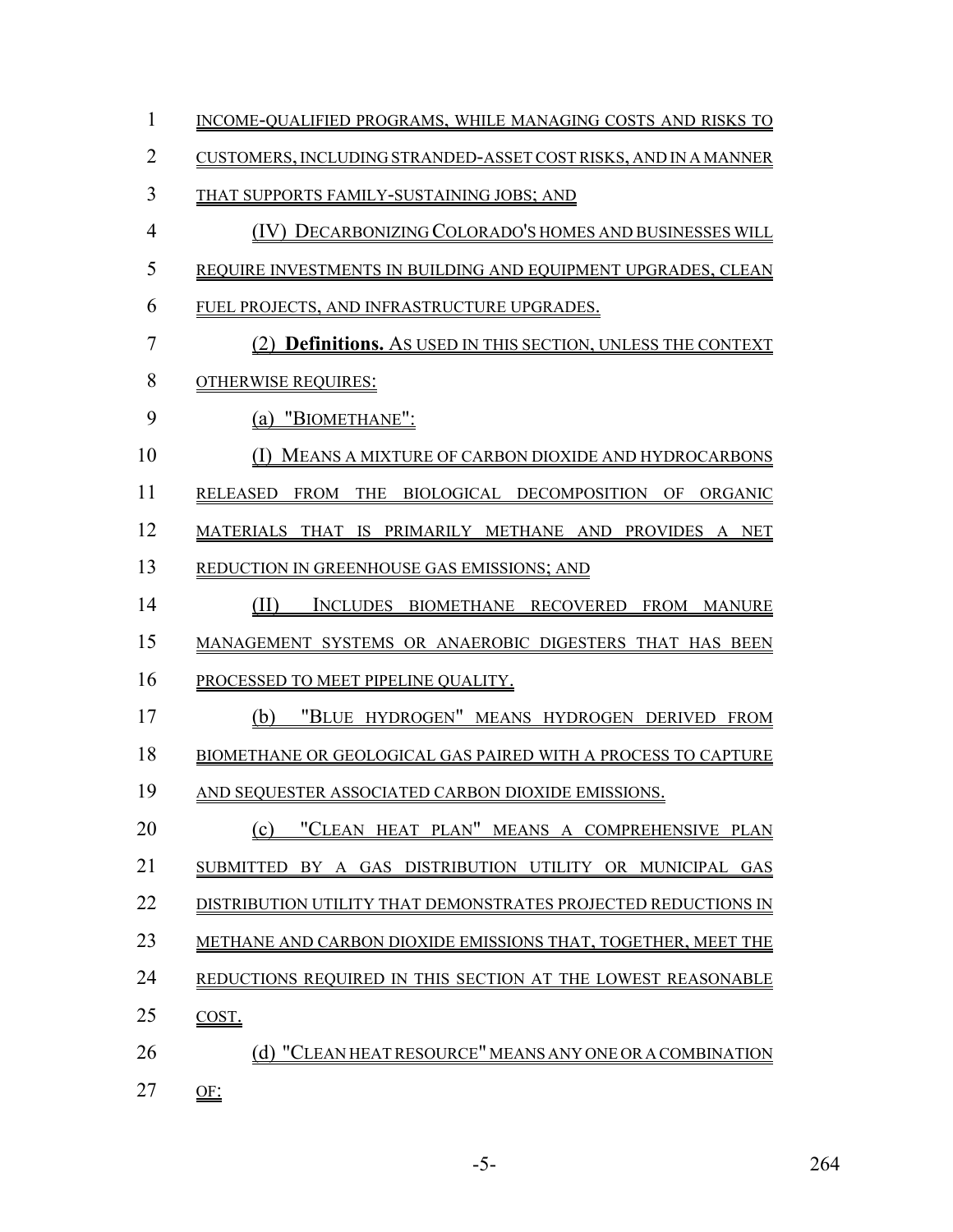| 1              | GAS DEMAND-SIDE MANAGEMENT PROGRAMS AS DEFINED IN                   |
|----------------|---------------------------------------------------------------------|
| $\overline{2}$ | SECTION 40-1-102 (6);                                               |
| 3              | RECOVERED METHANE;                                                  |
| 4              | GREEN OR BLUE HYDROGEN;                                             |
| 5              | (IV)<br>BENEFICIAL ELECTRIFICATION AS DEFINED IN SECTION            |
| 6              | $40-3.2-106(6)(a);$                                                 |
| 7              | PYROLYSIS OF TIRES IF THE PYROLYSIS MEETS A RECOVERED               |
| 8              | METHANE PROTOCOL; AND                                               |
| 9              | ANY TECHNOLOGY THAT THE COMMISSION FINDS<br>1S                      |
| 10             | COST-EFFECTIVE AND THAT THE DIVISION FINDS RESULTS IN A REDUCTION   |
| 11             | IN CARBON EMISSIONS FROM THE COMBUSTION OF GAS IN CUSTOMER END      |
| 12             | USES OR MEETS A RECOVERED METHANE PROTOCOL APPROVED BY THE AIR      |
| 13             | QUALITY CONTROL COMMISSION. TO QUALIFY AS A CLEAN HEAT              |
| 14             | RESOURCE, ALL CREDITS OR SEVERABLE, TRADABLE MECHANISMS             |
| 15             | REPRESENTING THE EMISSION REDUCTION ATTRIBUTES OF THE CLEAN HEAT    |
| 16             | RESOURCE MUST BE RETIRED IN THE YEAR GENERATED AND MAY NOT BE       |
| 17             | SOLD.                                                               |
| 18             | (e) "COST CAP" MEANS A MAXIMUM COST IMPACT ESTABLISHED              |
| 19             | PURSUANT TO SUBSECTION $(6)(a)(I)$ OF THIS SECTION FOR COMPLIANCE   |
| 20             | WITH A CLEAN HEAT TARGET.                                           |
| 21             | (f) "DIVISI <u>ON" MEANS THE DIVISION OF ADMINISTRATION CREATED</u> |
| 22             | BY SECTION 25-1-102 (2)(a) IN THE DEPARTMENT OF PUBLIC HEALTH AND   |
| 23             | ENVIRONMENT.                                                        |
| 24             | (g) "GAS" MEANS GEOLOGICAL GAS, HYDROGEN, AND RECOVERED             |
| 25             | METHANE.                                                            |
| 26             | "GAS DISTRIBUTION UTILITY" MEANS A PUBLIC UTILITY<br>(h)            |
| 27             | PROVIDING GAS SERVICE TO MORE THAN NINETY THOUSAND RETAIL           |

-6- 264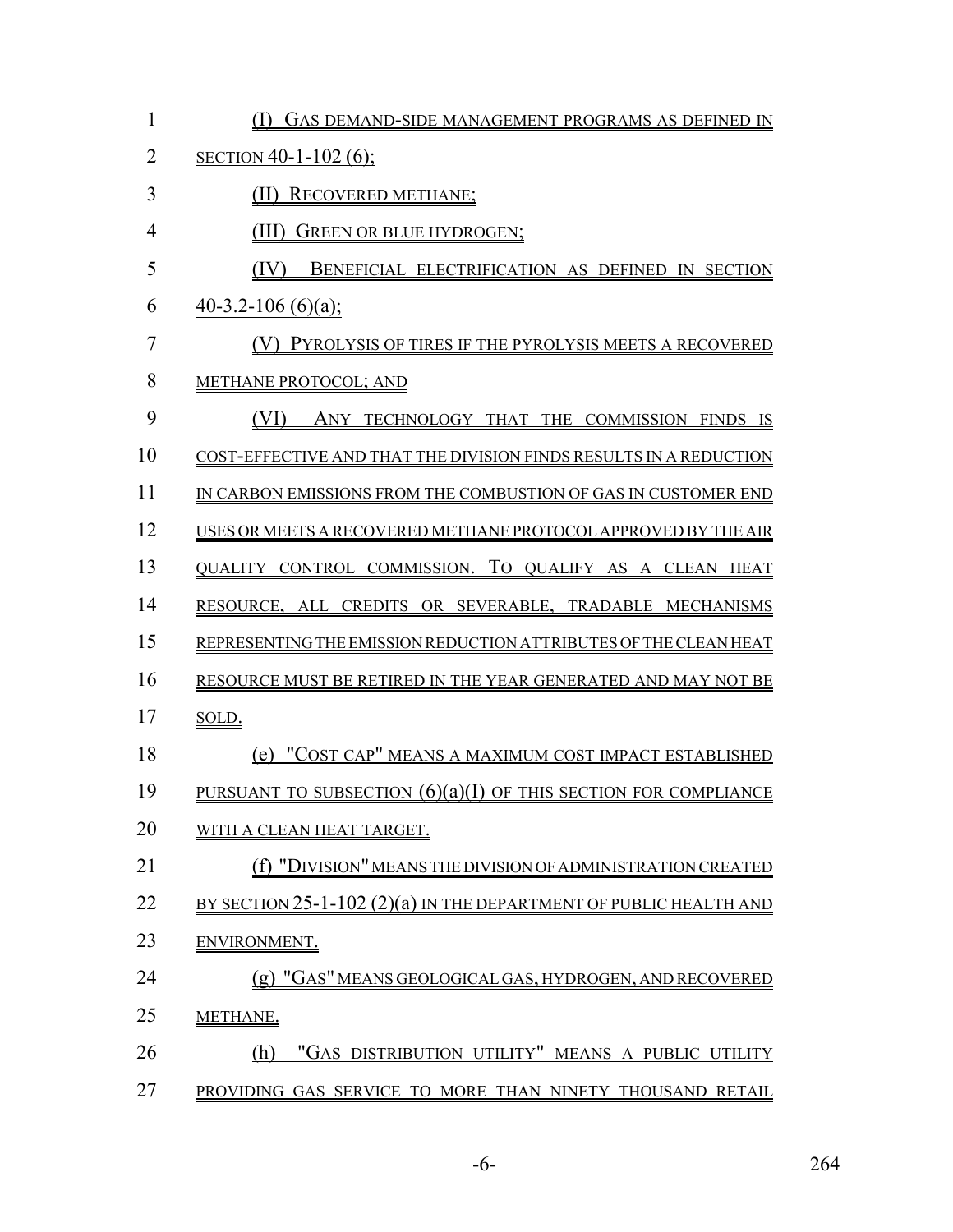| $\mathbf{1}$   | CUSTOMERS. "GAS DISTRIBUTION UTILITY" DOES NOT INCLUDE A             |
|----------------|----------------------------------------------------------------------|
| $\overline{2}$ | MUNICIPAL GAS DISTRIBUTION UTILITY.                                  |
| 3              | (i) "GEOLOGICAL GAS" MEANS METHANE AND OTHER                         |
| $\overline{4}$ | HYDROCARBONS THAT OCCUR UNDERGROUND WITHOUT HUMAN                    |
| 5              | INTERVENTION AND ARE USED AS FUEL.                                   |
| 6              | (1) "GREENHOUSE GAS" HAS THE MEANING SET FORTH IN SECTION            |
| $\overline{7}$ | <u>25-7-140 (6), MEASURED IN TERMS OF CARBON DIOXIDE EQUIVALENT.</u> |
| 8              | (k) "GREEN HYDROGEN" MEANS HYDROGEN DERIVED FROM A                   |
| 9              | CLEANENERGY RESOURCE AS DEFINED IN SECTION 40-2-125.5 (2)(b) THAT    |
| 10             | USES WATER AS THE SOURCE OF THE HYDROGEN.                            |
| 11             | (1) "LOWEST REASONABLE COST" MEANS A REASONABLE-COST MIX             |
| 12             | OF CLEAN HEAT RESOURCES THAT MEET CLEAN HEAT TARGETS                 |
| 13             | ESTABLISHED PURSUANT TO THIS SECTION AS DETERMINED THROUGH A         |
| 14             | DETAILED ANALYSIS OF AVAILABLE TECHNOLOGIES AND INCLUDES             |
| 15             | RESOURCE COSTS, MARKET VOLATILITY RISKS, RISKS TO RATEPAYERS,        |
| 16             | SYSTEMS OPERATIONS COSTS, INFRASTRUCTURE COSTS, ENVIRONMENTAL        |
| 17             | JUSTICE GOALS, THE SOCIAL COST OF CARBON, AND THE SOCIAL COST OF     |
| 18             | METHANE IN COMPARING THE COSTS AND BENEFITS OF ALTERNATIVES,         |
| 19             | AND OTHER COSTS AND BENEFITS AS DETERMINED BY THE COMMISSION.        |
| 20             | "MUNICIPAL GAS DISTRIBUTION UTILITY"<br>(m)<br>MEANS<br>A            |
| 21             | MUNICIPALLY OWNED UTILITY THAT PROVIDES GAS SERVICE TO MORE          |
| 22             | THAN NINETY THOUSAND CUSTOMERS.                                      |
| 23             | "PYROLYSIS" HAS THE MEANING SET FORTH IN SECTION<br>(n)              |
| 24             | 40-2-124 $(1)(a)(V)$ .                                               |
| 25             | (o) "RECOVERED METHANE" MEANS ANY OF THE FOLLOWING THAT              |
| 26             | ARE LOCATED IN COLORADO AND MEET A RECOVERED METHANE                 |
| 27             | PROTOCOL APPROVED BY THE AIR QUALITY CONTROL COMMISSION:             |

-7- 264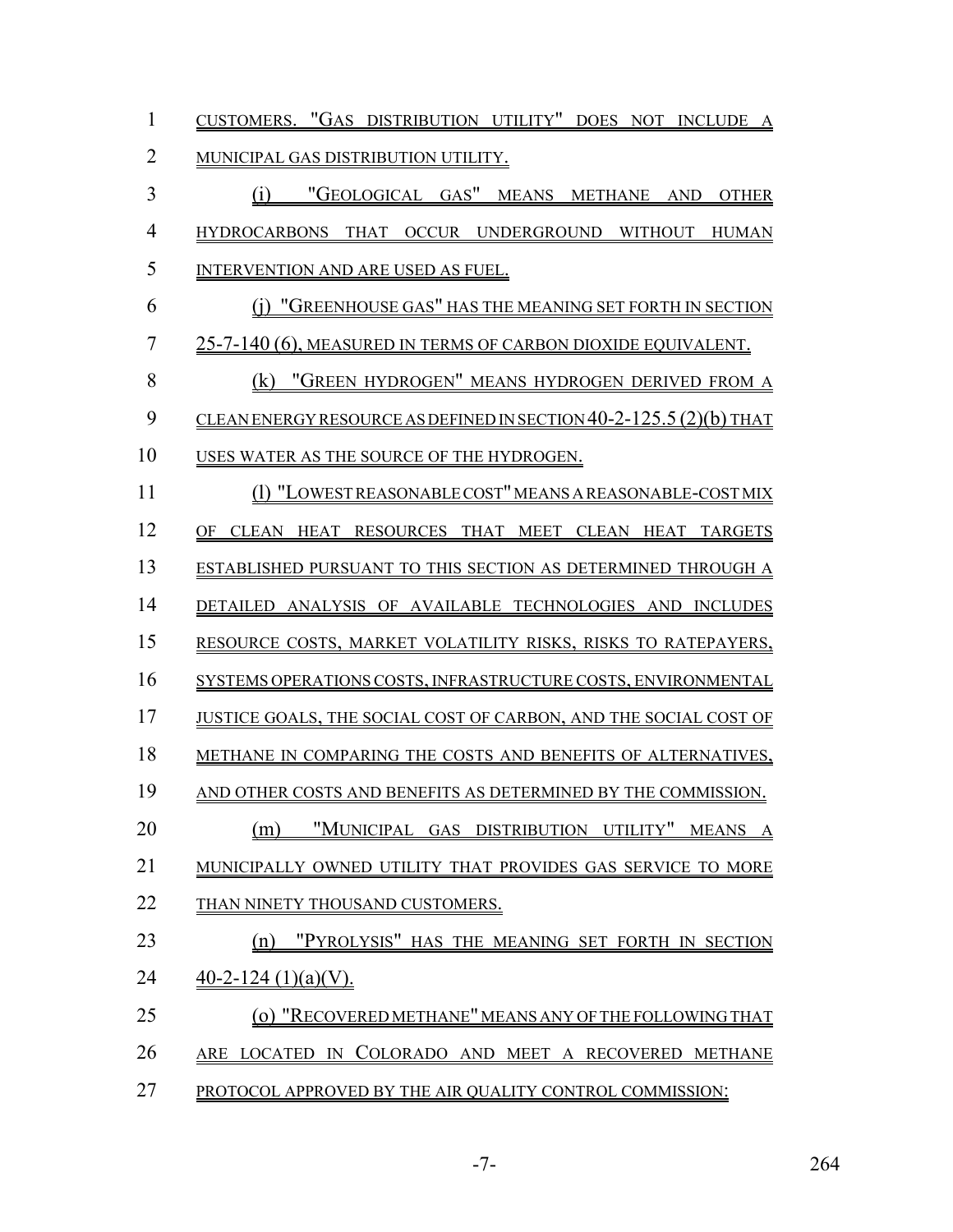| $\mathbf{1}$   | <b>BIOMETHANE; AND</b>                                              |
|----------------|---------------------------------------------------------------------|
| $\overline{2}$ | (II) METHANE DERIVED FROM:                                          |
| 3              | (A) MUNICIPAL SOLID WASTE;                                          |
| $\overline{4}$ | (B) THE PYROLYSIS OF MUNICIPAL SOLID WASTE;                         |
| 5              | (C)<br>BIOMASS PYROLYSIS OR ENZYMATIC BIOMASS; OR                   |
| 6              | (D) WASTEWATER TREATMENT;                                           |
| $\overline{7}$ | (III)<br>COAL MINE METHANE, AS DEFINED IN SECTION 40-2-124          |
| 8              | (1)(a)(II), THE CAPTURE OF WHICH IS NOT OTHERWISE REQUIRED BY STATE |
| 9              | OR FEDERAL LAW; OR                                                  |
| 10             | (IV) METHANE THAT WOULD HAVE LEAKED WITHOUT REPAIRS OF              |
| 11             | THE GAS DISTRIBUTION AND SERVICE PIPELINES FROM THE CITY GATE TO    |
| 12             | <b>CUSTOMER END USE.</b>                                            |
| 13             | "RECOVERED METHANE CREDIT" MEANS A TRADABLE<br>(p)                  |
| 14             | INSTRUMENT THAT REPRESENTS A GREENHOUSE GAS EMISSION REDUCTION      |
| 15             | OR GREENHOUSE GAS REMOVAL ENHANCEMENT OF ONE METRIC TON OF          |
| 16             | CARBON DIOXIDE EQUIVALENT. THE GREENHOUSE GAS EMISSION              |
| 17             | REDUCTION OR GREENHOUSE GAS REMOVAL ENHANCEMENT MUST BE             |
| 18             | REAL, ADDITIONAL, QUANTIFIABLE, PERMANENT, VERIFIABLE, AND          |
| 19             | ENFORCEABLE. NO RECOVERED METHANE CREDIT MAY BE ISSUED IF THE       |
| 20             | GREENHOUSE GAS EMISSION REDUCTION OR GREENHOUSE GAS REMOVAL         |
| 21             | ENHANCEMENT THAT THE CREDIT WOULD REPRESENT IS REQUIRED OR          |
| 22             | ACCOUNTED FOR BY A PROPOSED OR FINAL FEDERAL, STATE, OR LOCAL       |
| 23             | RULE OR REGULATION.                                                 |
| 24             | "RECOVERED METHANE PROTOCOL" MEANS A DOCUMENTED<br>(g)              |
| 25             | SET OF PROCEDURES AND REQUIREMENTS ESTABLISHED BY THE AIR           |
| 26             | QUALITY CONTROL COMMISSION TO QUANTIFY ONGOING GREENHOUSE GAS       |
|                |                                                                     |

27 EMISSION REDUCTIONS OR GREENHOUSE GAS REMOVAL ENHANCEMENTS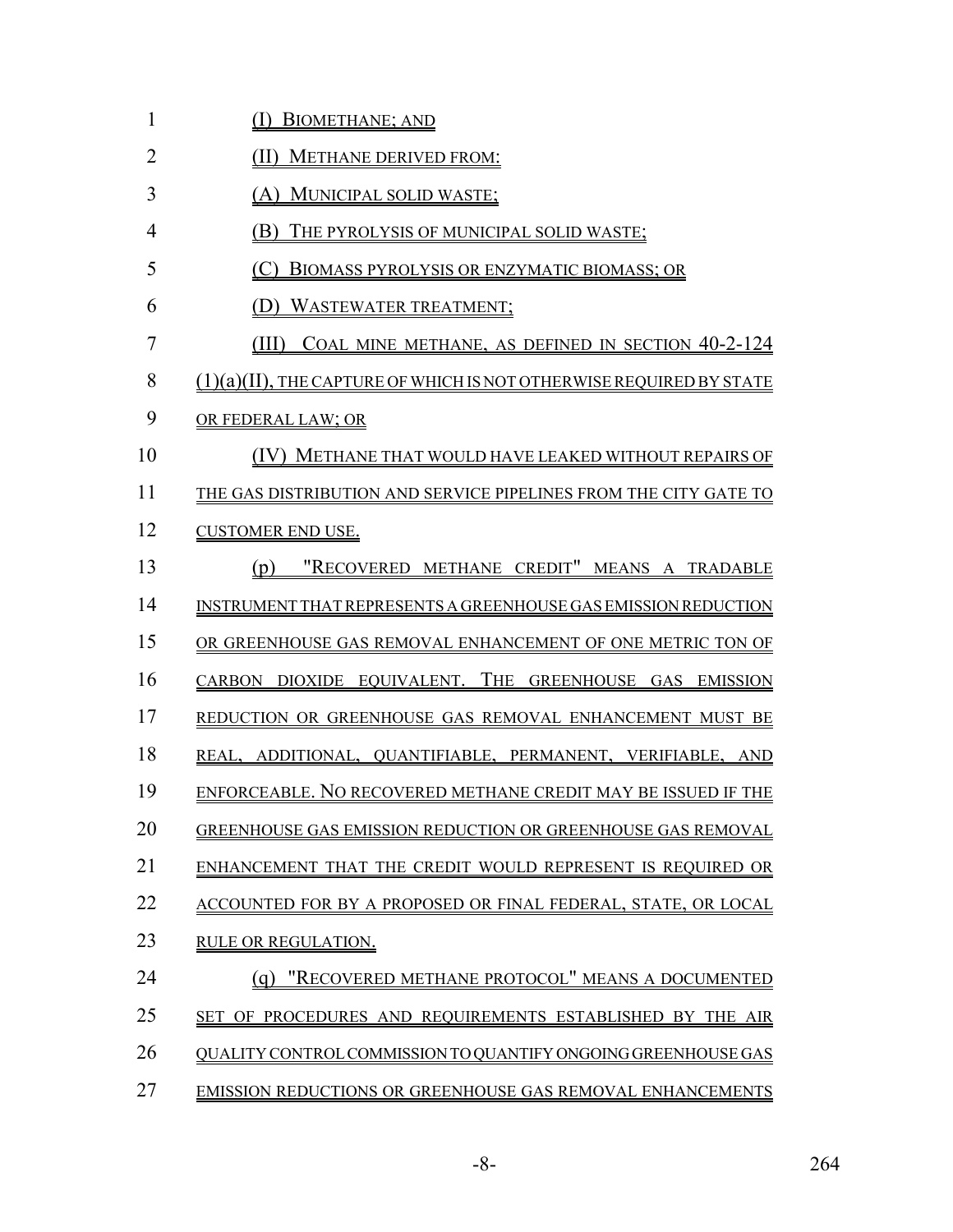| 1              | ACHIEVED BY A RECOVERED METHANE PROJECT AND TO CALCULATE THE         |
|----------------|----------------------------------------------------------------------|
| $\overline{2}$ | PROJECT BASELINE. A RECOVERED METHANE PROTOCOL MUST:                 |
| 3              | (I)<br>SPECIFY RELEVANT DATA COLLECTION AND MONITORING               |
| $\overline{4}$ | PROCEDURES AND EMISSION FACTORS;                                     |
| 5              | (II)<br>CONSERVATIVELY ACCOUNT FOR UNCERTAINTY,                      |
| 6              | ACTIVITY-SHIFTING LEAKAGE RISKS, AND MARKET-SHIFTING LEAKAGE         |
| $\overline{7}$ | RISKS ASSOCIATED WITH A TYPE OF RECOVERED METHANE PROJECT;           |
| 8              | (III)<br>DETERMINE DATA VERIFICATION REQUIREMENTS; AND               |
| 9              | SPECIFY PROCEDURES PURSUANT TO WHICH THE AIR QUALITY                 |
| 10             | CONTROL COMMISSION MUST APPROVE AN ENTITY THAT THE DIVISION          |
| 11             | PROPOSES TO ACCREDIT FOR VERIFICATION OF ONGOING GREENHOUSE GAS      |
| 12             | EMISSION REDUCTIONS OR GREENHOUSE GAS REMOVAL ENHANCEMENTS.          |
| 13             | "SMALL GAS DISTRIBUTION UTILITY" MEANS A PUBLIC UTILITY<br>(r)       |
| 14             | PROVIDING GAS SERVICE TO NINETY THOUSAND RETAIL CUSTOMERS OR         |
| 15             | FEWER. "SMALL GAS DISTRIBUTION UTILITY" DOES NOT INCLUDE A           |
| 16             | MUNICIPAL GAS DISTRIBUTION UTILITY.                                  |
| 17             | (3) Clean heat targets. (a) THE PURPOSE OF A CLEAN HEAT PLAN         |
| 18             | IS TO ACHIEVE CLEAN HEAT TARGETS BY REDUCING CARBON DIOXIDE AND      |
| 19             | METHANE EMISSIONS FROM GAS DISTRIBUTION UTILITIES.                   |
| 20             | (b)<br>A CLEAN HEAT PLAN UNDER THIS SECTION MUST                     |
| 21             | DEMONSTRATE THAT THE GAS DISTRIBUTION UTILITY SUBMITTING THE         |
| 22             | CLEAN HEAT PLAN WILL ACHIEVE A REDUCTION OF CARBON DIOXIDE AND       |
| 23             | METHANE EMISSIONS FROM THE DISTRIBUTION AND END-USE COMBUSTION       |
| 24             | OF GAS.                                                              |
| 25             | GAS DISTRIBUTION UTILITY SHALL DEMONSTRATE<br>A                      |
| 26             | COMPLIANCE WITH SUBSECTION $(3)(b)(I)$ OF THIS SECTION BY FILING AND |
| 27             | OBTAINING COMMISSION APPROVAL OF CLEAN HEAT PLANS THAT MEET          |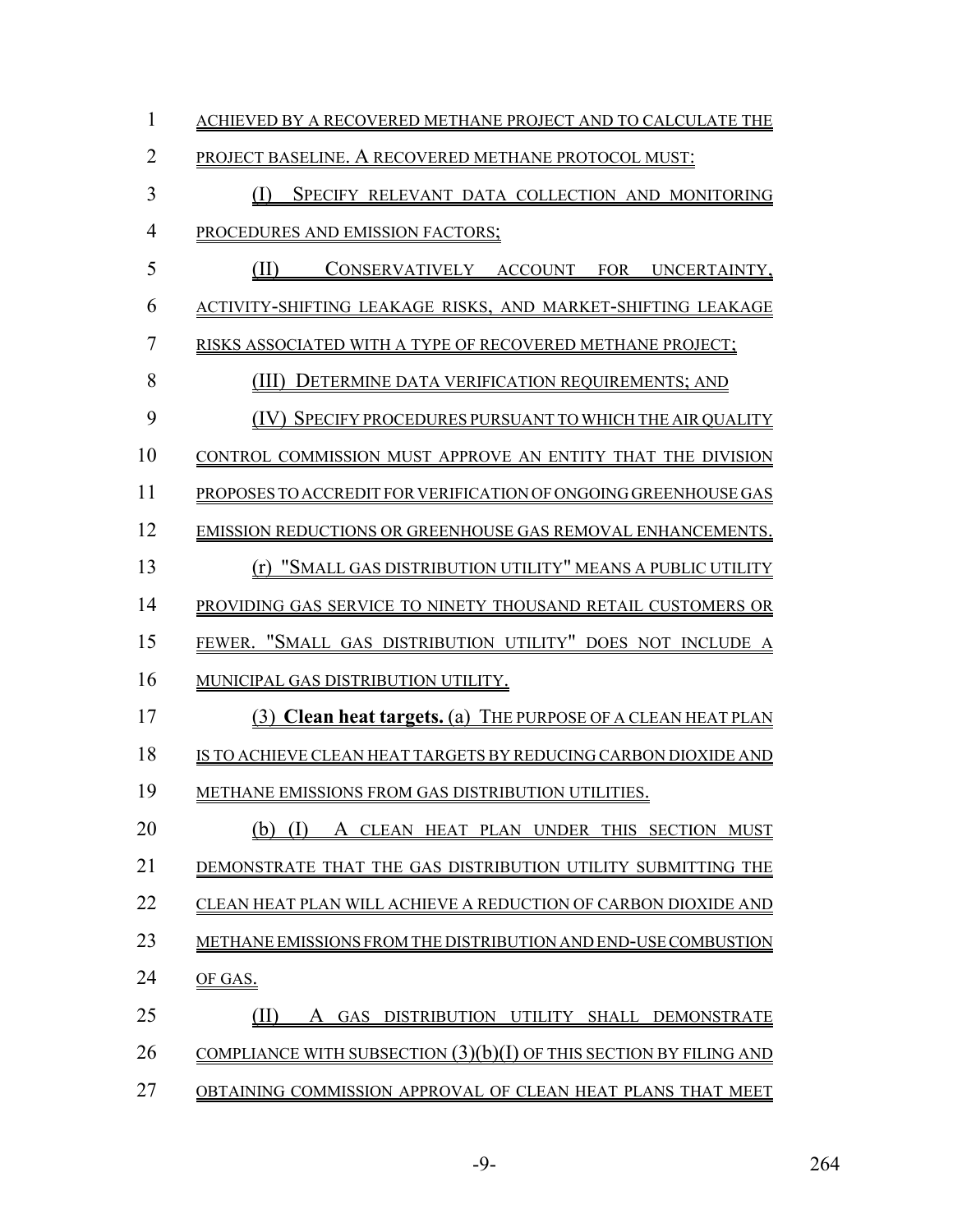| 1              | CLEAN HEAT TARGETS CALCULATED AS FOLLOWS: CONSISTENT WITH         |
|----------------|-------------------------------------------------------------------|
| $\overline{2}$ | SUBSECTION $(3)(c)$ OF THIS SECTION AND AS COMPARED TO A 2015     |
| 3              | BASELINE, A SIX PERCENT REDUCTION IN GREENHOUSE GAS EMISSIONS IN  |
| $\overline{4}$ | 2025, OF WHICH NOT MORE THAN TWO PERCENT CAN BE FROM RECOVERED    |
| 5              | METHANE; AND A TWENTY-TWO PERCENT REDUCTION IN GREENHOUSE GAS     |
| 6              | EMISSIONS IN 2030, OF WHICH NOT MORE THAN SIX PERCENT CAN BE FROM |
| 7              | RECOVERED METHANE.                                                |
| 8              | (c) (I) IN CALCULATING THE BASELINE AND PROJECTED EMISSIONS       |
| 9              | COVERED UNDER A CLEAN HEAT PLAN, A GAS DISTRIBUTION UTILITY MUST  |
| 10             | INCLUDE THE FOLLOWING:                                            |
| 11             | METHANE LEAKED FROM THE TRANSPORTATION AND<br>(A)                 |
| 12             | DELIVERY OF GAS FROM THE GAS DISTRIBUTION AND SERVICE PIPELINES   |
| 13             | FROM THE CITY GATE TO CUSTOMER END USE;                           |
| 14             | (B)<br>CARBON DIOXIDE EMISSIONS RESULTING FROM<br><b>THE</b>      |
| 15             | COMBUSTION OF GAS BY RESIDENTIAL, COMMERCIAL, AND INDUSTRIAL      |
| 16             | CUSTOMERS NOT OTHERWISE SUBJECT TO FEDERAL GREENHOUSE GAS         |
| 17             | EMISSION REPORTING AND EXCLUDING ALL TRANSPORT CUSTOMERS; AND     |
| 18             | EMISSIONS OF METHANE RESULTING FROM LEAKAGE FROM<br>(C)           |
| 19             | DELIVERY OF GAS TO OTHER LOCAL DISTRIBUTION COMPANIES;            |
| 20             | ALL EMISSIONS ARE METRIC TONS OF CARBON DIOXIDE                   |
| 21             | EQUIVALENT AS REPORTED TO THE FEDERAL ENVIRONMENTAL PROTECTION    |
| 22             | AGENCY PURSUANT TO 40 CFR 98, EITHER SUBPART W (METHANE) OR       |
| 23             | NN<br>(CARBON DIOXIDE), OR SUCCESSOR REPORTING<br><b>SUBPART</b>  |
| 24             | REQUIREMENTS; EXCEPT THAT THE DIVISION SHALL USE THE AR-4         |
| 25             | ONE-HUNDRED-YEAR GLOBAL WARMING POTENTIAL OR ANY GREATER          |
| 26             | SUCCESSOR VALUE DETERMINED BY THE FEDERAL ENVIRONMENTAL           |
| 27             | PROTECTION AGENCY.                                                |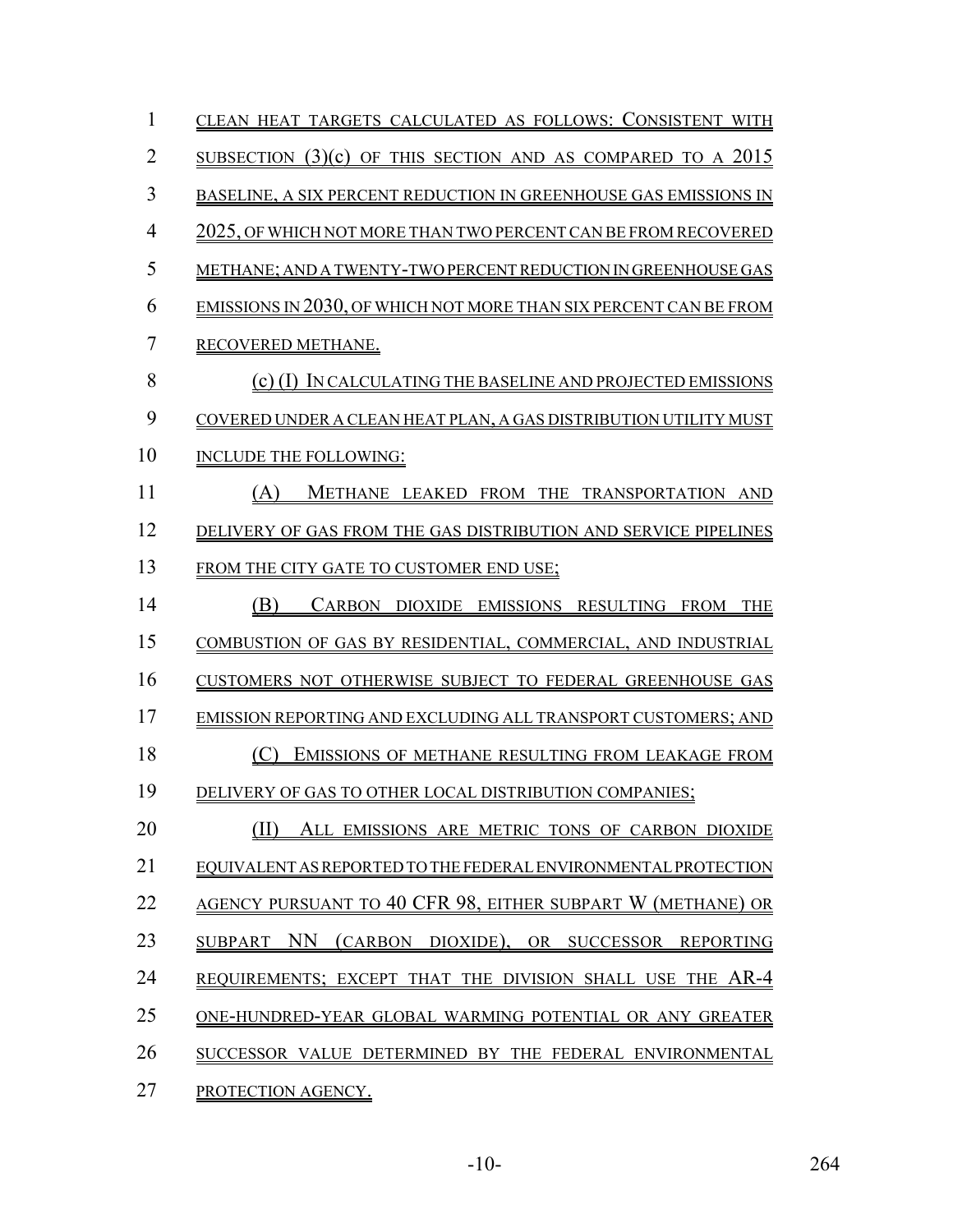| 1              | (d)<br>IN CALCULATING ITS CLEAN HEAT TARGET, A UTILITY MUST               |
|----------------|---------------------------------------------------------------------------|
| $\overline{2}$ | SHOW ITS BASELINE CARBON DIOXIDE EMISSIONS AND METHANE EMISSIONS          |
| 3              | SEPARATELY AND MUST SHOW THAT THE TOTAL EMISSION REDUCTIONS               |
| 4              | ARE PROJECTED TO ACHIEVE THE CLEAN HEAT TARGET. THE FINAL                 |
| 5              | CALCULATION DEMONSTRATING THAT THE PLAN MEETS THE CLEAN HEAT              |
| 6              | TARGET MUST BE PRESENTED ON A CARBON DIOXIDE EQUIVALENT BASIS.            |
| 7              | (e) IT IS THE POLICY OF THE STATE OF COLORADO TO REDUCE THE               |
| 8              | STATE'S GREENHOUSE GAS EMISSIONS, AND THEREFORE TO COUNT TOWARD           |
| 9              | A GAS DISTRIBUTION UTILITY'S COMPLIANCE WITH THE EMISSION                 |
| 10             | REDUCTION GOALS, RECOVERED METHANE UNDER A CLEAN HEAT PLAN                |
| 11             | MUST BE REPRESENTED BY A RECOVERED METHANE CREDIT, ISSUED                 |
| 12             | SUBJECT TO AN APPROVED RECOVERED METHANE PROTOCOL, AND                    |
| 13             | DELIVERED:                                                                |
| 14             | TO OR WITHIN COLORADO THROUGH A DEDICATED PIPELINE; OR                    |
| 15             | THROUGH A COMMON CARRIER PIPELINE IF THE SOURCE OF THE<br>(11)            |
| 16             | RECOVERED METHANE INJECTS THE RECOVERED METHANE INTO A                    |
| 17             | COMMON CARRIER PIPELINE THAT PHYSICALLY FLOWS WITHIN COLORADO             |
| 18             | OR TOWARD THE END USER IN COLORADO FOR WHICH THE RECOVERED                |
| 19             | METHANE WAS PRODUCED.                                                     |
| 20             | TO COUNT TOWARD A GAS DISTRIBUTION UTILITY'S<br>(† )                      |
| 21             | COMPLIANCE WITH THE CLEAN HEAT TARGETS, THE UTILITY MUST                  |
| 22             | OUANTIFY THE ACTUAL METHANE REDUCTIONS ACHIEVED BY ANY LEAK               |
| 23             | REPAIRS AND THE COMMISSION MUST FIND THAT THE LEAK REDUCTIONS             |
| 24             | ARE COST-EFFECTIVE. THE COMMISSION MAY REQUIRE THE UTILITY TO             |
| 25             | EVALUATE NONPIPELINE ALTERNATIVES.                                        |
| 26             | (4) <b>Submission of clean heat plans.</b> (a) <b>NOLATER THAN AUGUST</b> |
| 27             | 1, 2023, THE LARGEST GAS DISTRIBUTION UTILITY IN COLORADO, AS             |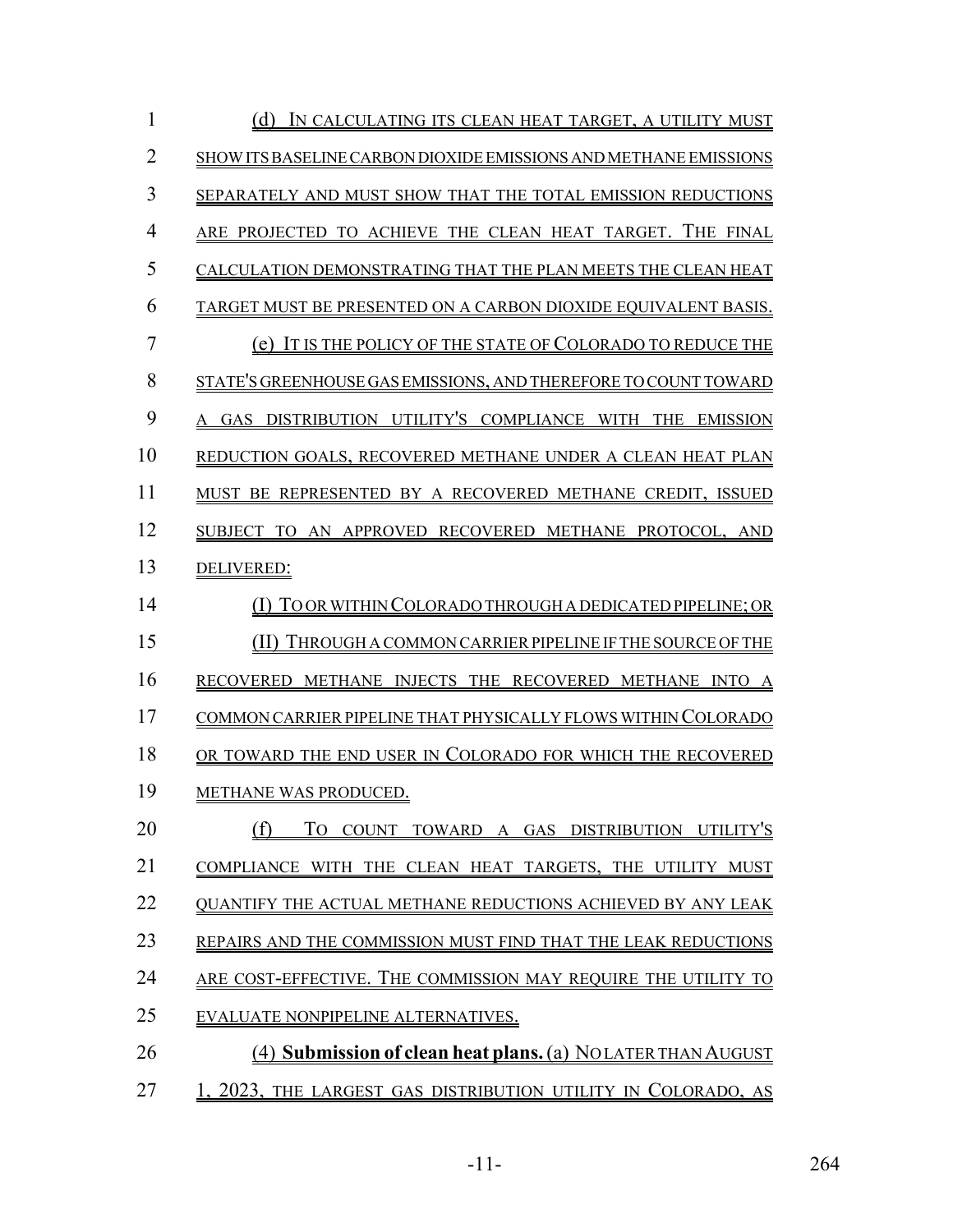| $\mathbf{1}$   | DETERMINED BY THE VOLUME OF GAS SOLD IN COLORADO, SHALL FILE            |
|----------------|-------------------------------------------------------------------------|
| $\overline{2}$ | WITH THE COMMISSION AN APPLICATION FOR APPROVAL OF A CLEAN HEAT         |
| $\overline{3}$ | PLAN THAT DEMONSTRATES THAT THE GAS DISTRIBUTION UTILITY WILL           |
| $\overline{4}$ | ACHIEVE THE CLEAN HEAT TARGET ESTABLISHED FOR 2025 IN SUBSECTION        |
| 5              | $(3)(b)(II)$ of this section by 2025. All other gas distribution        |
| 6              | UTILITIES SHALL FILE APPLICATIONS FOR APPROVAL OF CLEAN HEAT PLANS      |
| 7              | NO LATER THAN JANUARY 1, 2024, THAT DEMONSTRATE, FOR EACH SUCH          |
| 8              | GAS DISTRIBUTION UTILITY, THAT IT WILL ACHIEVE THE CLEAN HEAT           |
| 9              | TARGET ESTABLISHED FOR 2025 IN SUBSECTION (3)(b)(II) OF THIS SECTION    |
| 10             | BY 2025.                                                                |
| 11             | (b) AFTER COMPLYING WITH SUBSECTION $(4)(a)$ OF THIS SECTION,           |
| 12             | DISTRIBUTION UTILITY SHALL, AS DIRECTED<br>EACH<br><b>GAS</b><br>BY THE |
| 13             | COMMISSION BUT NOT LESS OFTEN THAN EVERY FOUR YEARS, FILE AN            |
| 14             | ADDITIONAL CLEAN HEAT PLAN THAT COVERS, AT MINIMUM, FIVE YEARS          |
| 15             | AFTER THE DATE OF THE FILING.                                           |
| 16             | (c) A CLEAN HEAT PLAN FILED PURSUANT TO THIS SUBSECTION (4)             |
| 17             | MUST:                                                                   |
| 18             | (I)<br>DEMONSTRATE THAT THE GAS DISTRIBUTION UTILITY WILL               |
| 19             | MEET THE APPLICABLE CLEAN HEAT TARGETS SPECIFIED IN THIS SECTION        |
| 20             | FOR THE APPLICABLE PLAN PERIOD;                                         |
| 21             | SET FORTH PORTFOLIOS THAT THE GAS DISTRIBUTION UTILITY                  |
| 22             | WILL USE TO DEMONSTRATE ALTERNATIVE COMPLIANCE APPROACHES FOR           |
| 23             | REDUCING CARBON DIOXIDE AND METHANE EMISSIONS TO MEET THE               |
| 24             | CLEAN HEAT TARGET IN THE APPLICABLE PLAN PERIOD, INCLUDING ITS          |
| 25             | PREFERRED OPTION. THE UTILITY SHALL PRESENT:                            |
| 26             | (A)<br>A PORTFOLIO OF RESOURCES THAT USES CLEAN HEAT                    |
| 27             | RESOURCES TO THE MAXIMUM PRACTICABLE EXTENT, THAT COMPLIES              |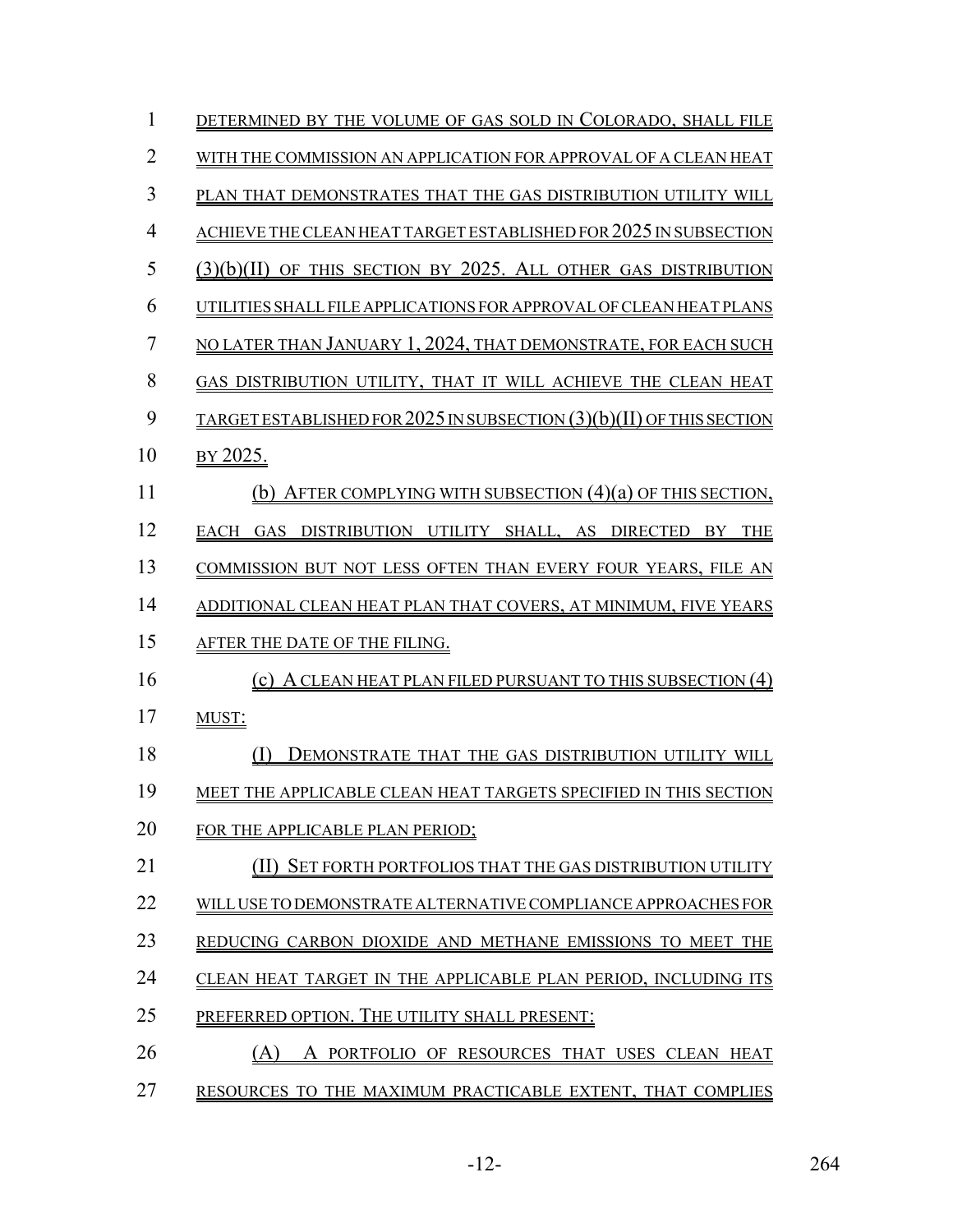| 1              | WITH THE COST CAP, THAT MAY INCLUDE LEAK REDUCTIONS APPROVED BY |
|----------------|-----------------------------------------------------------------|
| $\overline{2}$ | THE COMMISSION, AND THAT MAY OR MAY NOT MEET THE CLEAN HEAT     |
| 3              | TARGET IN THE APPLICABLE PLAN PERIOD BUT THAT DEMONSTRATES      |
| $\overline{4}$ | REDUCTIONS IN METHANE EMISSIONS;                                |
| 5              | (B) A PORTFOLIO THAT MEETS THE CLEAN HEAT TARGETS IN THE        |
| 6              | APPLICABLE PLAN PERIOD USING ONLY CLEAN HEAT RESOURCES BUT THAT |
| 7              | DOES NOT INCLUDE RECOVERED METHANE AND THAT NEED NOT MEET THE   |
| 8              | COST CAP;                                                       |
| 9              | (C) A PORTFOLIO THAT MEETS THE CLEAN HEAT TARGETS IN THE        |
| 10             | APPLICABLE PLAN PERIOD USING ONLY CLEAN HEAT RESOURCES BUT THAT |
| 11             | NEED NOT MEET THE COST CAP;                                     |
| 12             | OTHER PORTFOLIOS AT THE UTILITY'S DISCRETION; AND               |
| 13             | OTHER PORTFOLIOS AS DIRECTED BY THE COMMISSION;<br>(E)          |
| 14             | (III) QUANTIFY ANNUAL PROJECTED GREENHOUSE GAS EMISSION         |
| 15             | REDUCTIONS DURING THE APPLICABLE PLAN PERIOD RESULTING FROM     |
| 16             | <b>EACH PORTFOLIO;</b>                                          |
| 17             | PROPOSE PROGRAM BUDGETS TO MEET THE EMISSION<br>(IV)            |
| 18             | <b>REDUCTION TARGETS;</b>                                       |
| 19             | (V)<br>PRIORITIZE INVESTMENTS THAT ENSURE THAT                  |
| 20             | DISPROPORTIONATELY IMPACTED COMMUNITIES OR CUSTOMERS WHO MEET   |
| 21             | REQUIREMENTS FOR INCOME-QUALIFIED PROGRAMS BENEFIT FROM THE     |
| 22             | INVESTMENTS MADE TO IMPLEMENT THE CLEAN HEAT PLAN;              |
| 23             | (VI)<br>PROJECT GREENHOUSE GAS EMISSIONS FROM THE GAS           |
| 24             | DISTRIBUTION UTILITY'S OPERATIONS, INCLUDING END-USE CONSUMER   |
| 25             | <b>COMBUSTION OF GAS, THROUGH 2050;</b>                         |
| 26             | (VII)<br>FORECAST CARBON DIOXIDE AND METHANE EMISSION           |
| 27             | REDUCTIONS THAT ARE CONSISTENT WITH THE RECOVERED METHANE       |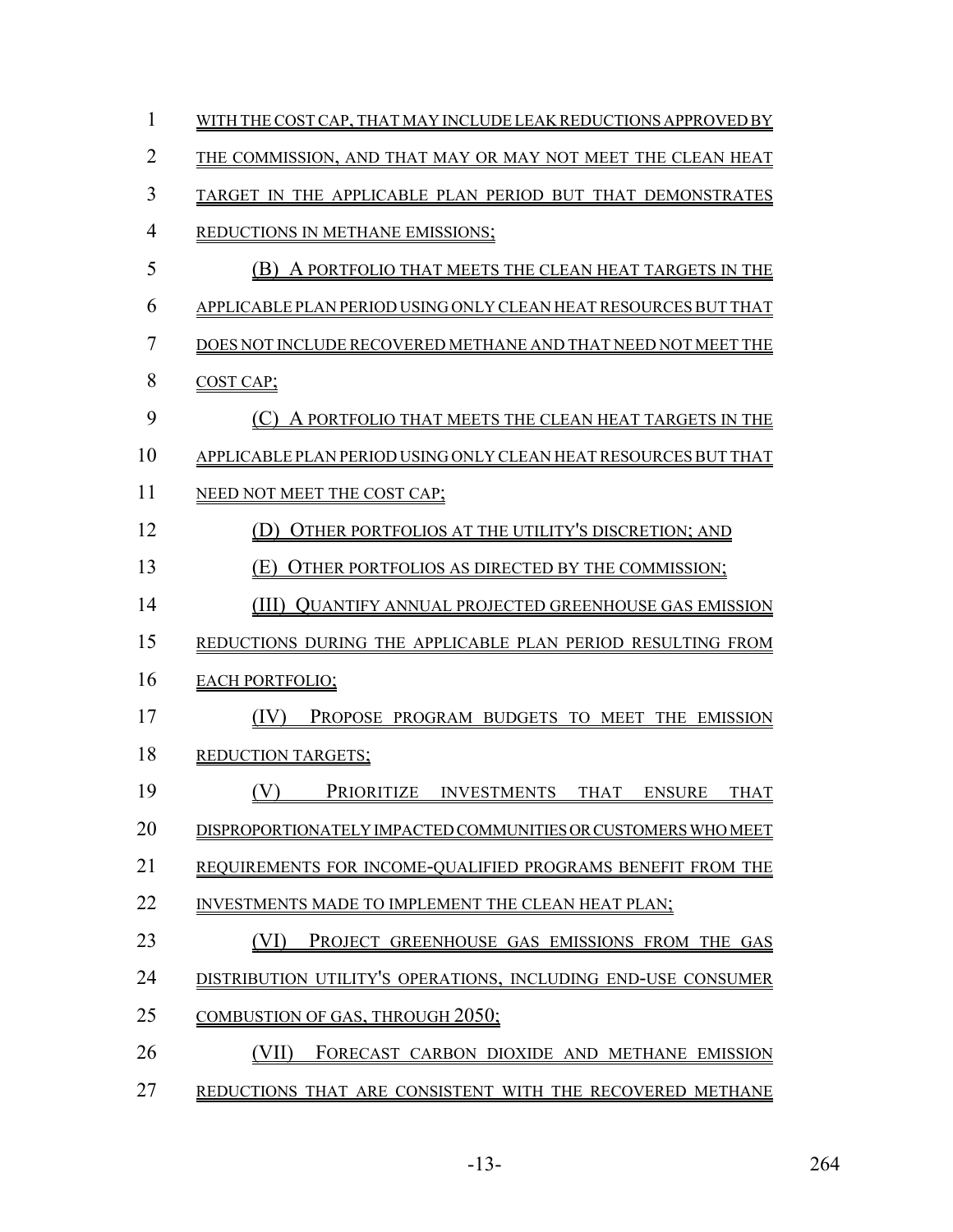PROTOCOL RULES ADOPTED BY THE AIR QUALITY CONTROL COMMISSION 2 PURSUANT TO SECTION 25-7-105 (1)(e)(X.5); (VIII) QUANTIFY ADDITIONAL AIR QUALITY, ENVIRONMENTAL, AND HEALTH BENEFITS OF THE PLAN IN ADDITION TO THE GREENHOUSE GAS EMISSION REDUCTIONS; (IX) INCLUDE A FORECAST OF POTENTIAL NEW CUSTOMERS AND SYSTEM GROWTH OR EXPANSION OF THE GAS SYSTEM FOR THE APPLICABLE PLAN PERIOD, INCLUDING PROJECTED GREENHOUSE GAS EMISSIONS RELATED TO THAT GROWTH; (X) DESCRIBE THE EFFECTS OF THE ACTIONS AND INVESTMENTS IN THE CLEAN HEAT PLAN ON THE SAFETY, RELIABILITY, AND RESILIENCE OF 12 THE GAS DISTRIBUTION UTILITY'S GAS SERVICE; (XI) QUANTIFY THE COST OF IMPLEMENTING THE PREFERRED PORTFOLIO OF CLEAN HEAT RESOURCES USED TO MEET THE CLEAN HEAT TARGETS THROUGH THE CLEAN HEAT PLAN, NET OF THE AVOIDED COST OF ANY NEW DELIVERY INFRASTRUCTURE AVOIDED THROUGH IMPLEMENTING 17 THE PLAN; (XII) IDENTIFY POTENTIAL CHANGES TO DEPRECIATION SCHEDULES OR OTHER ACTIONS TO ALIGN THE GAS DISTRIBUTION UTILITY'S COST RECOVERY WITH STATEWIDE POLICY GOALS, INCLUDING REDUCING CARBON DIOXIDE AND METHANE EMISSIONS, MINIMIZING COSTS, AND 22 MINIMIZING RISKS TO CUSTOMERS; (XIII) EXPLAIN THE GAS DISTRIBUTION UTILITY'S ANALYSIS OF THE COSTS AND BENEFITS OF AN ARRAY OF COMPLIANCE ALTERNATIVES, 25 INCLUDING THE SOCIAL COST OF CARBON AND THE SOCIAL COST OF 26 METHANE IN THE COST-BENEFIT CALCULATIONS; 27 (XIV) DESCRIBE THE MONITORING AND VERIFICATION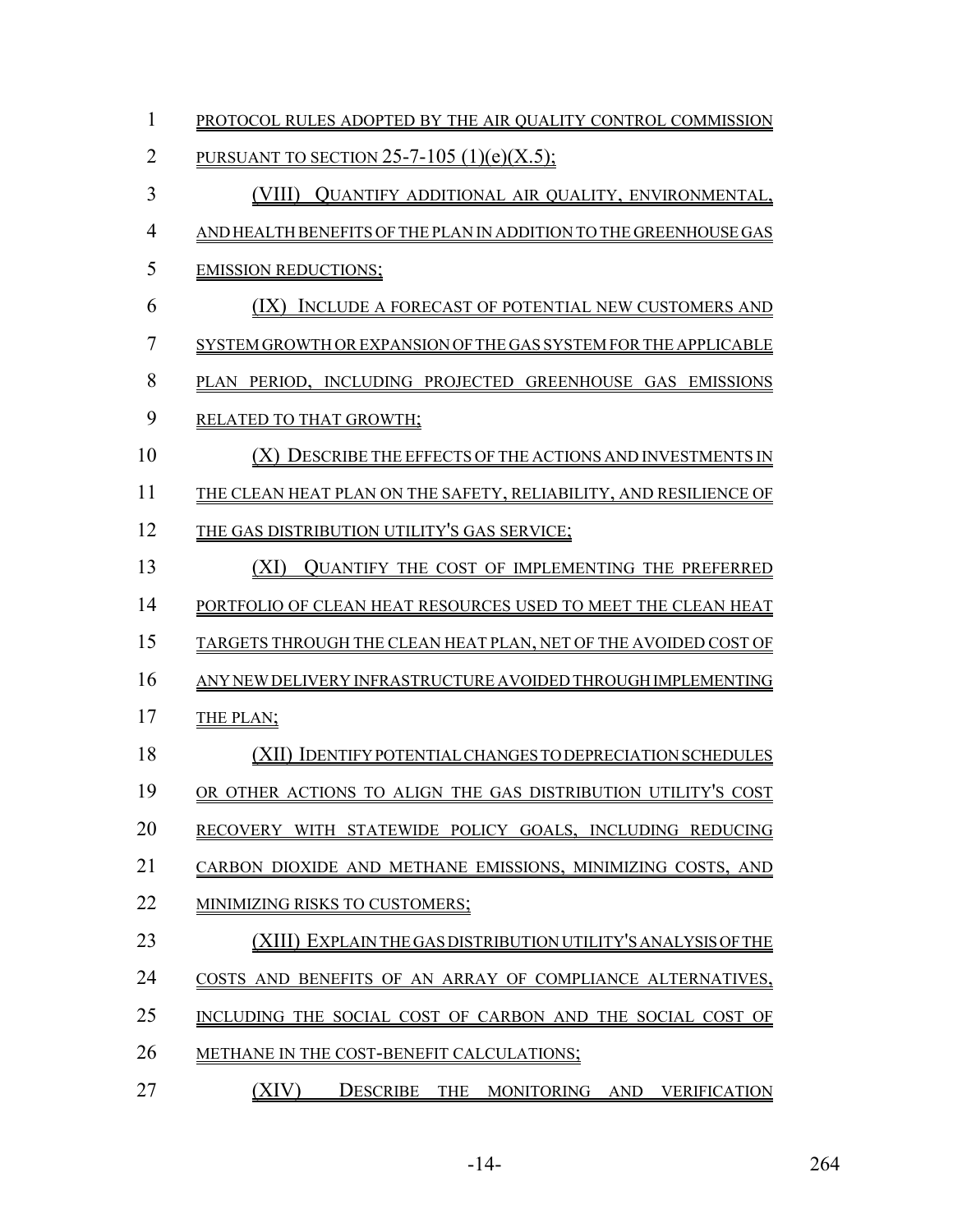| $\mathbf{1}$   | METHODOLOGY TO BE USED IN ANNUAL REPORTING;                            |
|----------------|------------------------------------------------------------------------|
| $\overline{2}$ | (XV)<br>INCLUDE A MAP OF THE GAS UTILITY SYSTEM THAT                   |
| 3              | <b>IDENTIFIES INFRASTRUCTURE, CUSTOMER TYPE, GAS THROUGHPUT, AND</b>   |
| $\overline{4}$ | RATED PRESSURE. THE UTILITY SHALL DESCRIBE LEAK RATES AND              |
| 5              | DEPRECIATION SCHEDULES AND SHALL PROVIDE ANY OTHER INFORMATION         |
| 6              | DEEMED RELEVANT BY THE COMMISSION.                                     |
| 7              | (XVI) INCLUDE ANY OTHER INFORMATION REQUIRED BY THE                    |
| 8              | COMMISSION.                                                            |
| 9              | TO DEMONSTRATE COMPLIANCE WITH THE APPLICABLE<br>$(d)$ $(I)$           |
| 10             | CLEAN HEAT TARGET IN A CLEAN HEAT PLAN, A GAS DISTRIBUTION UTILITY     |
| 11             | MUST UTILIZE CLEAN HEAT RESOURCES TO THE MAXIMUM EXTENT                |
| 12             | PRACTICABLE AND COUNT GREENHOUSE GAS EMISSION REDUCTIONS               |
| 13             | RESULTING FROM ITS USE OF THOSE RESOURCES. FOR COMPLIANCE WITH         |
| 14             | <u>THE 2030 TARGET, A UTILITY SHALL NOT PROPOSE AND THE COMMISSION</u> |
| 15             | SHALL NOT APPROVE RECOVERED METHANE RESOURCES ACHIEVING MORE           |
| 16             | THAN FIVE PERCENT OF THE TARGET OF TWENTY-TWO PERCENT.                 |
| 17             | (II) NOTWITHSTANDING ANY OTHER PROVISION OF THIS SECTION,              |
| 18             | AND UNLESS THE COMMISSION FINDS THAT A CLEAN HEAT PLAN IS NOT          |
| 19             | COST-EFFECTIVE IN MEETING THE FOLLOWING TARGETS, OF THE EMISSION       |
| 20             | REDUCTIONS REQUIRED IN A CLEAN HEAT PLAN THAT A GAS DISTRIBUTION       |
| 21             | UTILITY MUST ACHIEVE, REDUCTIONS FROM RECOVERED METHANE                |
| 22             | PROJECTS MAY BE IN THE FOLLOWING MAXIMUM AMOUNTS:                      |
| 23             | $(A)$ FIVE PERCENT OF THE TOTAL REDUCTION FOR THE PERIOD 2026          |
| 24             | <b>THROUGH 2030; AND</b>                                               |
| 25             | (B) AN AMOUNT SPECIFIED BY THE COMMISSION BY RULE FOR                  |
| 26             | CLEAN HEAT PLANS COVERING YEARS AFTER 2030 IF THE COMMISSION           |
| 27             | DETERMINES THAT THE REQUIREMENTS FURTHER INVESTMENT IN                 |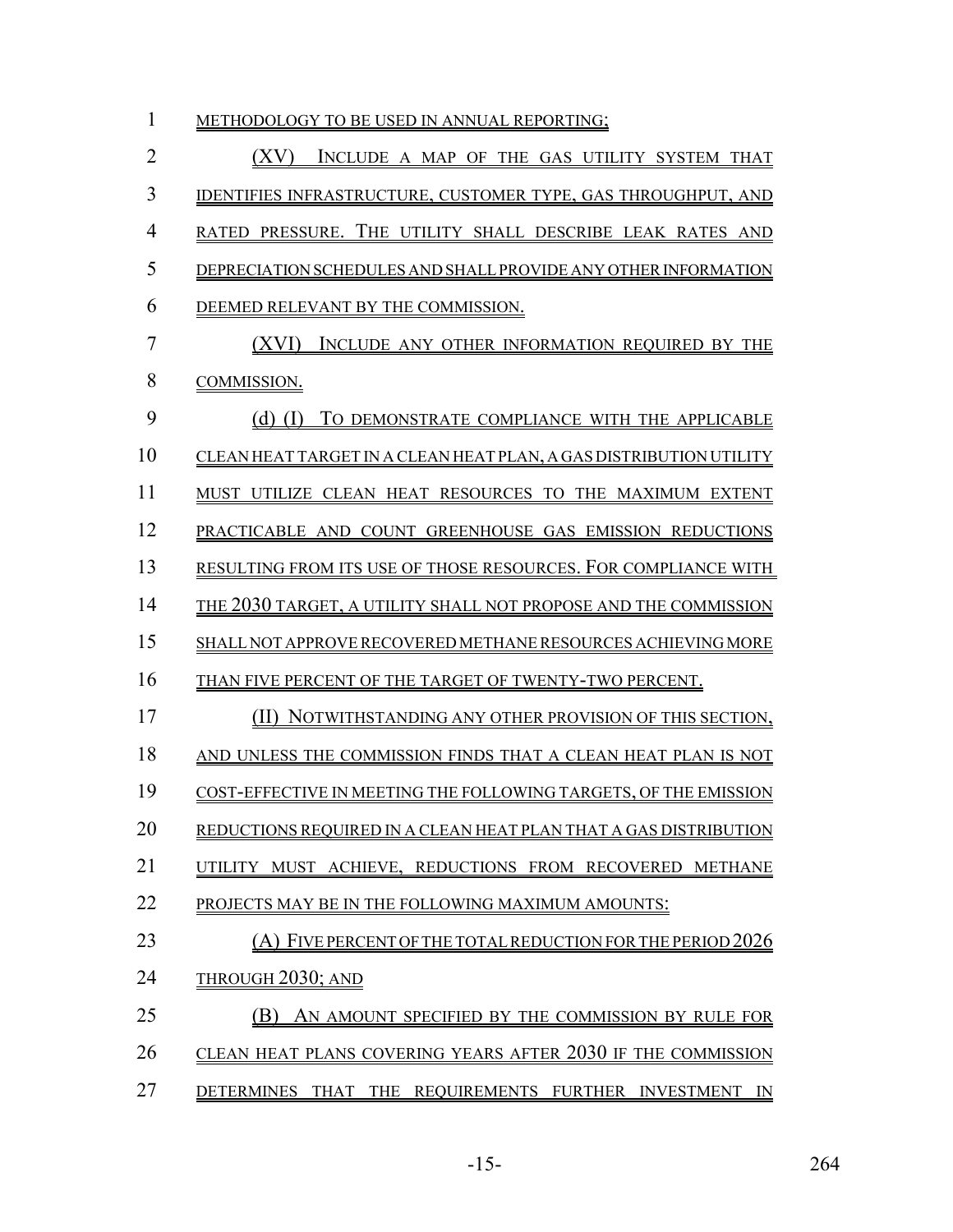| $\mathbf{1}$   | COLORADO COMMUNITIES, REDUCE GREENHOUSE GAS EMISSIONS, ARE     |
|----------------|----------------------------------------------------------------|
| $\overline{2}$ | COST-EFFECTIVE, AND ARE IN THE PUBLIC INTEREST.                |
| 3              | (e) A CLEAN HEAT PLAN MAY BE FILED AS PART OF A DEMAND-SIDE    |
| $\overline{4}$ | MANAGEMENT PLAN OR ANY OTHER PLAN AS DETERMINED BY THE         |
| 5              | COMMISSION.                                                    |
| 6              | (f) A GAS DISTRIBUTION UTILITY MAY INCLUDE PROPOSALS TO        |
| $\overline{7}$ | MAKE INVESTMENTS IN GREEN OR BLUE HYDROGEN PROJECTS THAT WILL  |
| 8              | REDUCE GREENHOUSE GAS EMISSIONS. IF A GAS DISTRIBUTION UTILITY |
| 9              | PROPOSES TO MAKE AN INVESTMENT PURSUANT TO THIS SUBSECTION     |
| 10             | (4)(f), IT MUST ALSO INCLUDE A PROPOSAL FOR COMPETITIVE        |
| 11             | SOLICITATION.                                                  |
| 12             | $(g)$ (I) THE COMMISSION SHALL CONSULT WITH THE DIVISION TO    |
| 13             | ESTIMATE REDUCTIONS OF EMISSIONS OF GREENHOUSE GASES AND OTHER |
| 14             | AIR POLLUTANTS UNDER THE PORTFOLIOS.                           |
| 15             | (II)<br>THE DIVISION MAY PARTICIPATE AS A PARTY IN ANY         |
| 16             | PROCEEDING BEFORE THE COMMISSION IN WHICH A GAS DISTRIBUTION   |
| 17             | UTILITY IS SEEKING APPROVAL OF A CLEAN HEAT PLAN THE GAS       |
| 18             | DISTRIBUTION UTILITY DEVELOPED PURSUANT TO THIS SECTION.       |
| 19             | (h) A GAS DISTRIBUTION UTILITY'S FIRST CLEAN HEAT PLAN MUST    |
| 20             | USE A PLANNING PERIOD THAT EXTENDS THROUGH 2025. THE SECOND    |
| 21             | CLEAN HEAT PLAN MUST USE A PLANNING PERIOD THAT EXTENDS        |
| 22             | THROUGH 2030. SUBSEQUENT CLEAN HEAT PLANS MUST USE A PLANNING  |
| 23             | PERIOD AS DETERMINED BY THE COMMISSION.                        |
| 24             | (5) Commission rules. (a) NO LATER THAN OCTOBER 1, 2021,       |
| 25             | THE COMMISSION SHALL UNDERTAKE A RULE-MAKING PROCEEDING TO     |
| 26             | UPDATE ELECTRIC AND GAS DEMAND-SIDE MANAGEMENT RULES           |
| 27             | CONSISTENT WITH THE CLEAN HEAT TARGETS ESTABLISHED IN THIS     |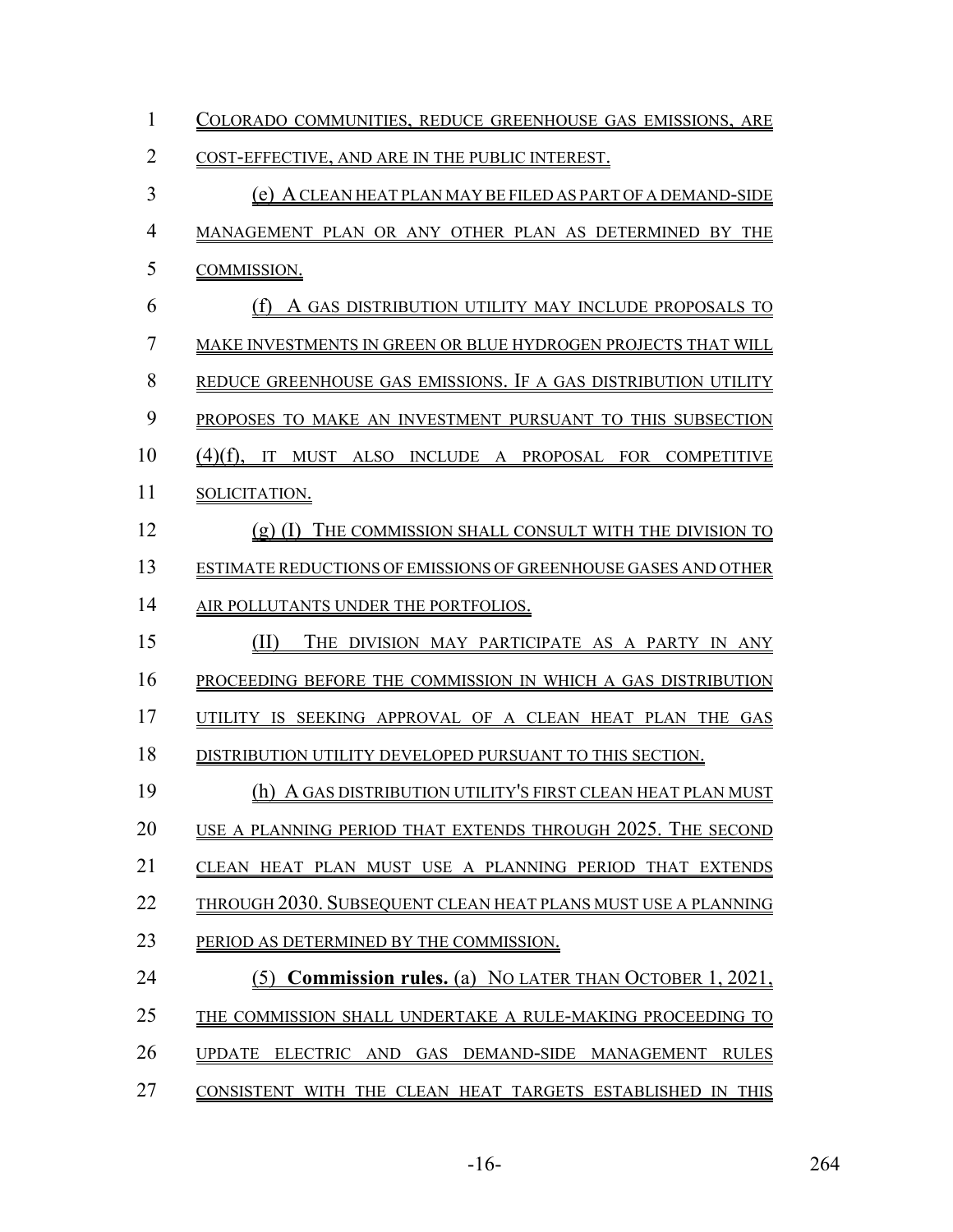| $\mathbf{1}$   | SECTION. IN THE RULE-MAKING, THE COMMISSION SHALL REMOVE ANY        |
|----------------|---------------------------------------------------------------------|
| $\overline{2}$ | PROHIBITION ON CUSTOMER INCENTIVES TO HELP CUSTOMERS REPLACE        |
| 3              | GAS APPLIANCES WITH HIGHLY EFFICIENT ELECTRIC ALTERNATIVES. AS      |
| $\overline{4}$ | PART OF THIS RULE-MAKING PROCESS, THE COMMISSION SHALL CONVENE      |
| 5              | AT LEAST FOUR WORKSHOPS OR PUBLIC MEETINGS TO SOLICIT INPUT ON      |
| 6              | THE CONTENTS AND EVALUATION OF GAS DISTRIBUTION UTILITIES' CLEAN    |
| 7              | HEAT PLANS, TWO OF WHICH MUST BE LOCATED IN DISPROPORTIONATELY      |
| 8              | IMPACTED COMMUNITIES SERVED BY THE UTILITY THAT IS REQUIRED TO      |
| 9              | SUBMIT A CLEAN HEAT PLAN. PARTICIPATION MUST BE OPEN TO THE         |
| 10             | PUBLIC AND SHALL NOT BE LIMITED TO PARTIES REPRESENTED BY AN        |
| 11             | ATTORNEY.                                                           |
| 12             | (b) THE COMMISSION SHALL ADOPT RULES NECESSARY FOR GAS              |
| 13             | DISTRIBUTION UTILITIES TO IMPLEMENT CLEAN HEAT PLANS BY DECEMBER    |
| 14             | 1, 2022.                                                            |
| 15             | (6) Approval of clean heat plans - recovery. (a) (I) FOR EACH       |
| 16             | GAS DISTRIBUTION UTILITY, THE COMMISSION SHALL ESTABLISH A COST     |
| 17             | CAP THAT IS TWO AND ONE-HALF PERCENT OF ANNUAL GAS BILLS FOR ALL    |
| 18             | FULL-SERVICE CUSTOMERS AS A WHOLE.                                  |
| 19             | (II)<br>THE COMMISSION SHALL CALCULATE THE ANNUAL RETAIL            |
| 20             | COST IMPACT NET OF THE UTILITY'S APPROVED GAS DEMAND-SIDE           |
| 21             | MANAGEMENT PROGRAM BUDGETS BUT SHALL INCLUDE ANY INCENTIVE          |
| 22             | ADOPTED OR APPROVED BY THE COMMISSION. IF A GAS DISTRIBUTION        |
| 23             | UTILITY INCLUDES A BENEFICIAL ELECTRIFICATION PLAN AS PART OF A     |
| 24             | FILING WITH A CLEAN HEAT PLAN, THE COMMISSION SHALL CALCULATE       |
| 25             | THE RETAIL COST IMPACT CAP NET OF THE UTILITY'S APPROVED BENEFICIAL |
| 26             | ELECTRIFICATION PLAN PROGRAM BUDGET.                                |
| 27             | (b)<br>THE COMMISSION SHALL CONSIDER ALLOWING CURRENT               |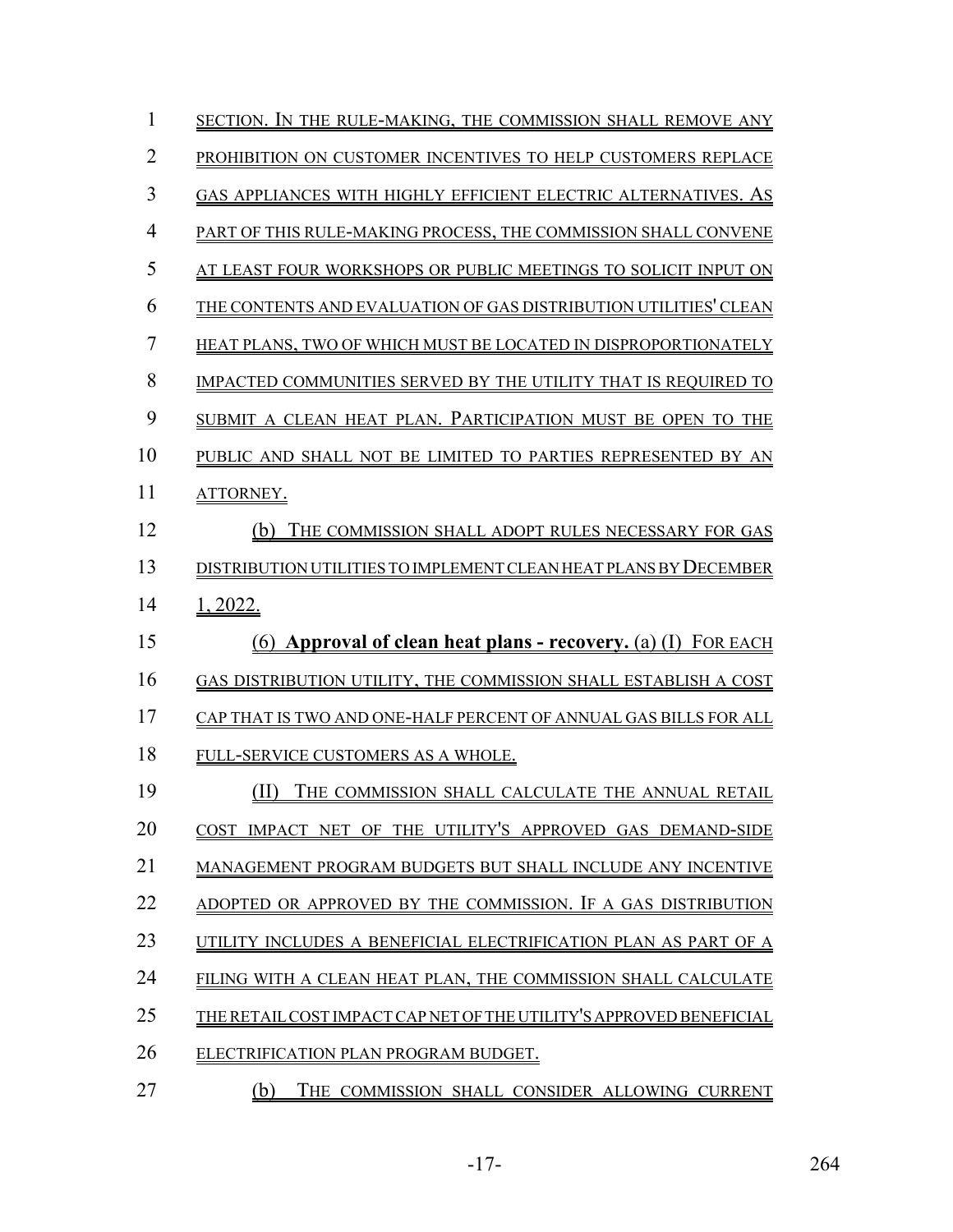| $\mathbf{1}$   | RECOVERY FOR CLEAN HEAT PLAN COSTS THROUGH A RATE ADJUSTMENT       |
|----------------|--------------------------------------------------------------------|
| $\overline{2}$ | CLAUSE OR CLAUSE THAT ALLOWS FOR CURRENT RECOVERY.                 |
| 3              | (c) (I) IN APPROVING A CLEAN HEAT PLAN, THE COMMISSION SHALL       |
| $\overline{4}$ | CONSIDER BOTH A LEAST-COST, BEST-FIT ANALYSIS AND A COST TEST THAT |
| 5              | INCLUDES BOTH THE SOCIAL COST OF CARBON AND THE SOCIAL COST OF     |
| 6              | METHANE.                                                           |
| 7              | (II) IN EVALUATING A CLEAN HEAT PLAN, THE COMMISSION SHALL         |
| 8              | CONSIDER WHETHER THE PLAN WILL ACHIEVE THE APPLICABLE CLEAN        |
| 9              | HEAT TARGETS.                                                      |
| 10             | (d) (I) THE COMMISSION SHALL APPROVE A CLEAN HEAT PLAN IF          |
| 11             | THE COMMISSION FINDS IT TO BE IN THE PUBLIC INTEREST. THE          |
| 12             | COMMISSION MAY MODIFY THE PLAN IF THE MODIFICATIONS ARE            |
| 13             | NECESSARY TO ENSURE THAT THE PLAN IS IN THE PUBLIC INTEREST. IN    |
| 14             | EVALUATING WHETHER THE CLEAN HEAT PLAN SUBMITTED TO THE            |
| 15             | COMMISSION IS IN THE PUBLIC INTEREST, THE COMMISSION SHALL TAKE    |
| 16             | INTO ACCOUNT THE FOLLOWING FACTORS:                                |
| 17             | (A) WHETHER THE CLEAN HEAT PLAN ACHIEVES THE CLEAN HEAT            |
| 18             | TARGETS THROUGH MAXIMIZING THE USE OF CLEAN HEAT RESOURCES;        |
| 19             | (B) THE ADDITIONAL AIR QUALITY, ENVIRONMENTAL, AND HEALTH          |
| 20             | BENEFITS OF THE PLAN IN ADDITION TO THE GREENHOUSE GAS EMISSION    |
| 21             | REDUCTIONS;                                                        |
| 22             | WHETHER INVESTMENTS IN A CLEAN HEAT PLAN PRIORITIZE                |
| 23             | SERVING CUSTOMERS PARTICIPATING IN INCOME-QUALIFIED PROGRAMS       |
| 24             | AND COMMUNITIES HISTORICALLY IMPACTED BY AIR POLLUTION AND         |
| 25             | OTHER ENERGY-RELATED POLLUTION;                                    |
| 26             | WHETHER THE CLEAN HEAT PLAN RESULTS IN A REASONABLE                |
| 27             | COST TO CUSTOMERS, INCLUDING SAVINGS TO CUSTOMER BILLS RESULTING   |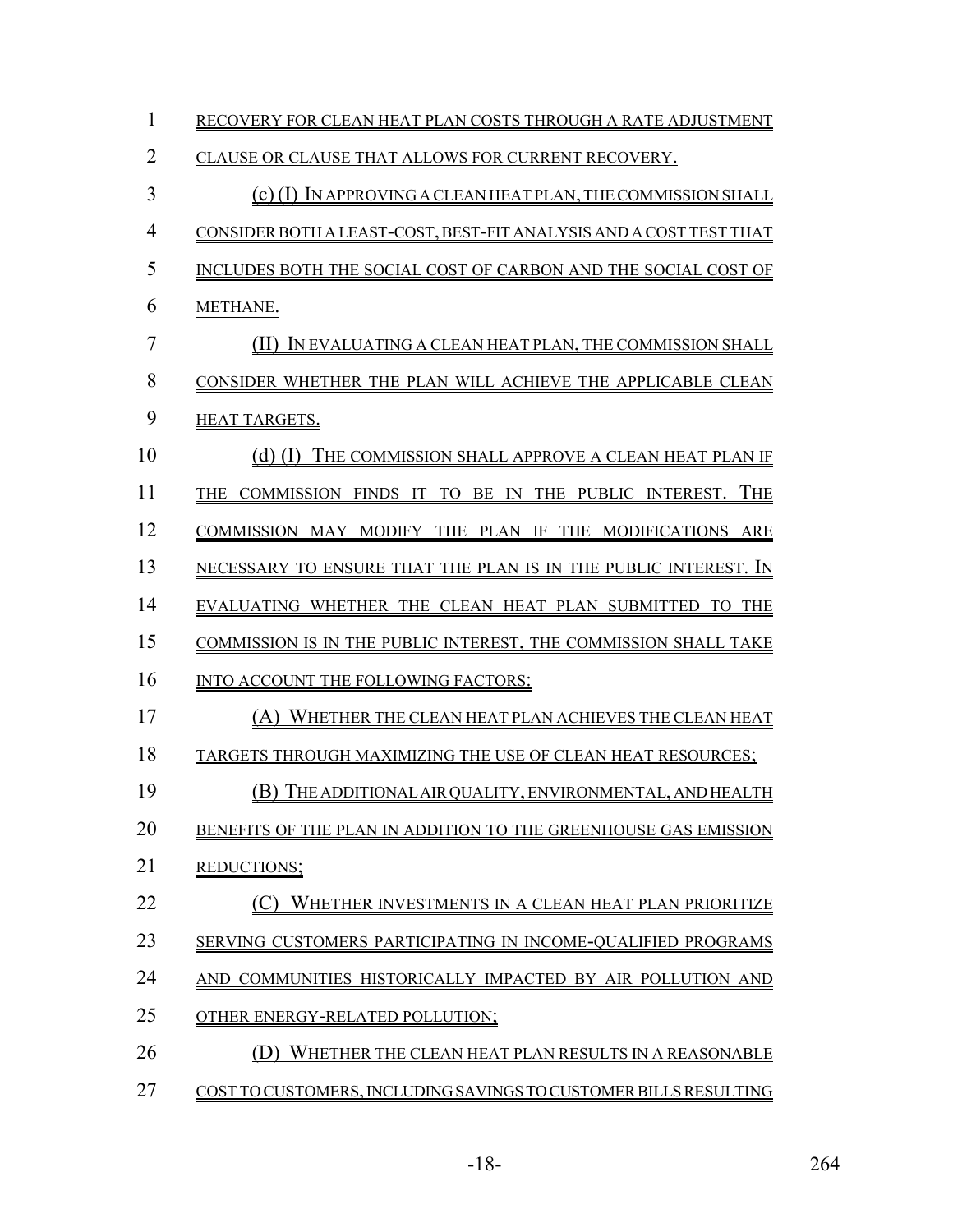| $\overline{2}$ | (E)<br>WHETHER THE CLEAN HEAT PLAN ENSURES SYSTEM                                                               |
|----------------|-----------------------------------------------------------------------------------------------------------------|
| 3              | RELIABILITY.                                                                                                    |
| $\overline{4}$ | IN APPROVING A CLEAN HEAT PLAN:                                                                                 |
| 5              | IF THE COMMISSION DETERMINES THAT IT IS POSSIBLE TO<br>(A)                                                      |
| 6              | ACHIEVE LARGER GREENHOUSE GAS EMISSION REDUCTIONS THAN THE                                                      |
| 7              | REQUIRED CLEAN HEAT TARGETS USING CLEAN HEAT RESOURCES AT OR                                                    |
| 8              | BELOW THE COST CAP, THE COMMISSION SHALL REQUIRE THE MAXIMUM                                                    |
| 9              | LEVEL OF EMISSION REDUCTIONS ABOVE THE CLEAN HEAT TARGETS THAT                                                  |
| 10             | CAN BE ACHIEVED AT OR BELOW THE COST CAP USING CLEAN HEAT                                                       |
| 11             | RESOURCES, WITH THE PROPORTION OF GREENHOUSE GAS EMISSION                                                       |
| 12             | <b>REDUCTIONS</b><br><b>FROM</b><br><b>RECOVERED</b><br><b>EXCEEDING</b><br>METHANE<br><b>NOT</b><br><b>THE</b> |
| 13             | PROPORTION ALLOWED IN MEETING THE CLEAN HEAT TARGET FOR THE                                                     |
| 14             | APPLICABLE PLAN PERIOD.                                                                                         |
| 15             | (B)<br>THE COMMISSION MUST REQUIRE THE GAS DISTRIBUTION                                                         |
| 16             | UTILITY TO ACHIEVE THE MAXIMUM LEVEL OF GREENHOUSE GAS EMISSION                                                 |
| 17             | REDUCTIONS PRACTICABLE USING CLEAN HEAT RESOURCES AT OR BELOW                                                   |
| 18             | THE COST CAP, WITH THE PROPORTION OF GREENHOUSE GAS EMISSION                                                    |
| 19             | <b>REDUCTIONS</b><br>FROM RECOVERED METHANE NOT EXCEEDING<br><b>THE</b>                                         |
| 20             | PROPORTION ALLOWED IN MEETING THE CLEAN HEAT TARGET FOR THE                                                     |
| 21             | APPLICABLE PLAN PERIOD.                                                                                         |
| 22             | (III) THE COMMISSION MAY APPROVE, OR AMEND AND APPROVE,                                                         |

1 FROM INVESTMENTS MADE PURSUANT TO THE PLAN; AND

- 
- 23 A CLEAN HEAT PLAN WITH COSTS GREATER THAN THE COST CAP ONLY IF IT
- 24 FINDS THAT THE PLAN IS IN THE PUBLIC INTEREST, COSTS TO CUSTOMERS
- ARE REASONABLE, THE PLAN INCLUDES MITIGATION OF RATE INCREASES
- FOR INCOME-QUALIFIED CUSTOMERS, AND THE BENEFITS OF THE PLAN,
- 27 INCLUDING THE SOCIAL COSTS OF METHANE AND CARBON DIOXIDE,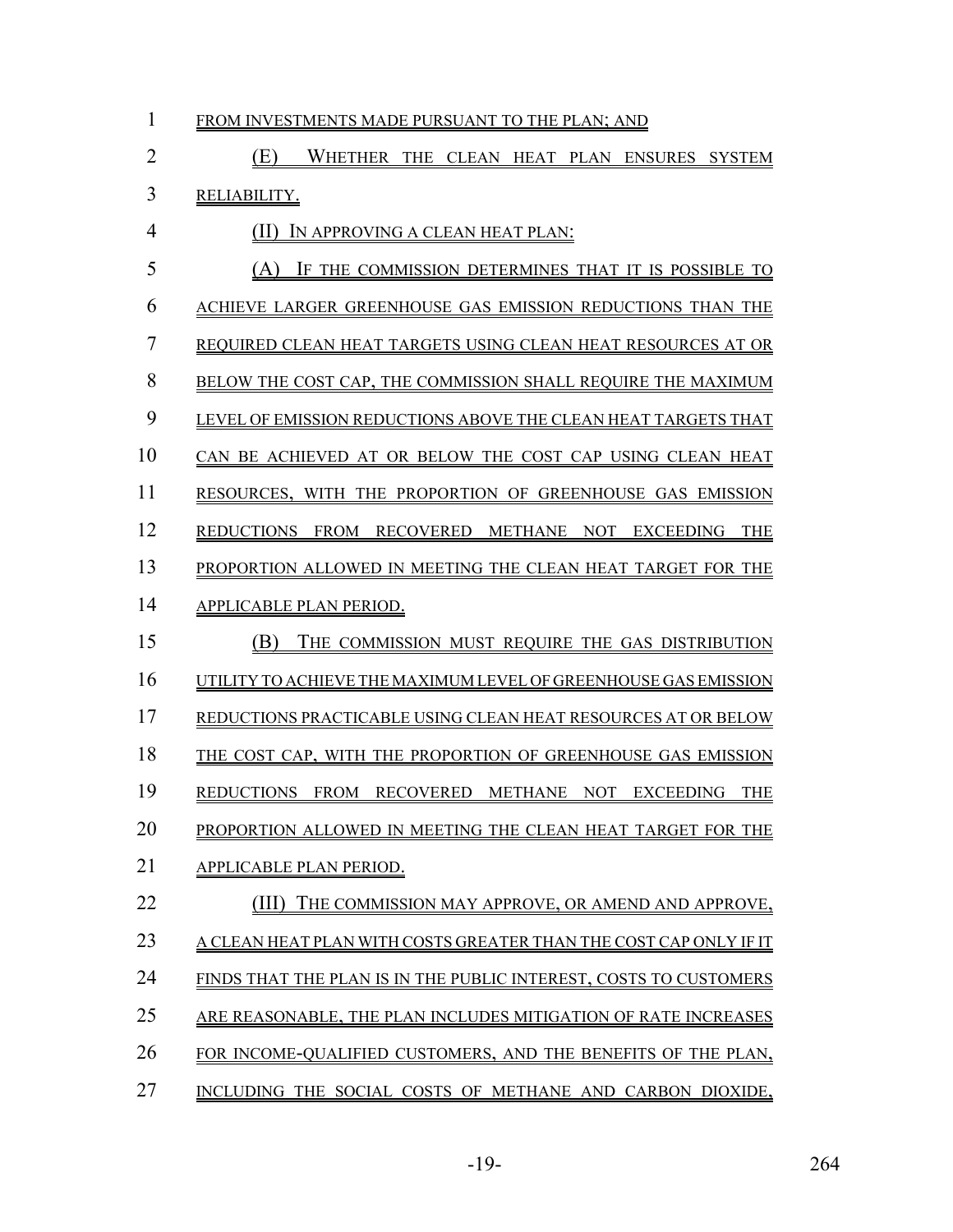1 EXCEED THE COSTS.

| $\overline{2}$ | (7) Annual reporting. (a) EACH GAS DISTRIBUTION UTILITY               |
|----------------|-----------------------------------------------------------------------|
| 3              | SHALL SUBMIT TO THE COMMISSION AN ANNUAL REPORT THAT SHOWS THE        |
| $\overline{4}$ | AMOUNT OF MONEY THAT IT HAS SPENT UNDER EACH PROGRAM IN THE           |
| 5              | CLEAN HEAT PLAN, THE AMOUNT SPENT ON INCOME-QUALIFIED PROGRAMS        |
| 6              | OR PROGRAMS THAT SERVE COMMUNITIES HISTORICALLY IMPACTED BY AIR       |
| 7              | POLLUTION AND OTHER ENERGY-RELATED POLLUTION, A CALCULATION OF        |
| 8              | EMISSIONS REDUCED OR AVOIDED PURSUANT TO ITS APPROVED CLEAN           |
| 9              | HEAT PLAN, AND ANY OTHER INFORMATION REQUIRED BY THE                  |
| 10             | <b>COMMISSION.</b>                                                    |
| 11             | (b) IN ADDITION TO ANY OTHER GREENHOUSE GAS REPORTING                 |
| 12             | REQUIREMENTS, EACH GAS DISTRIBUTION UTILITY SHALL SUBMIT AN           |
| 13             | <u>ANNUAL REPORT TO THE COMMISSION PROVIDING A CALCULATION OF</u>     |
| 14             | <b>EMISSIONS REDUCED OR AVOIDED PURSUANT TO ITS APPROVED CLEAN</b>    |
| 15             | <u>HEAT PLAN. THE REPORT MUST INCLUDE SEPARATE QUANTIFICATIONS OF</u> |
| 16             | <u>THE REDUCTIONS IN CARBON DIOXIDE AND METHANE EMISSIONS. CARBON</u> |
| 17             | DIOXIDE EMISSION REDUCTIONS MUST BE CALCULATED BASED ON               |
| 18             | EMISSIONS REPORTED PURSUANT TO THE AIR QUALITY CONTROL                |
| 19             | COMMISSION'S RULES. IF A UTILITY INCLUDES RECOVERED METHANE, THE      |
| 20             | UTILITY SHALL QUANTIFY ACTUAL EMISSION REDUCTIONS ACHIEVED ON A       |
| 21             | PROJECT BASIS FOR EACH PROJECT FOR WHICH IT CLAIMS REDUCTIONS IN      |
| 22             | THAT YEAR, BASED ON ANY RECOVERED METHANE CREDITS GENERATED.          |
| 23             | (8)<br><b>Employment and utility workforce.</b> (a) FOR ANY           |
| 24             | UTILITY-OWNED PROJECT THAT IS PART OF A CLEAN HEAT PLAN, THE GAS      |
| 25             | DISTRIBUTION UTILITY SHALL, WHERE PRACTICABLE, USE ITS OWN            |
| 26             | EMPLOYEES TO COMPLETE THE WORK.                                       |
| っっ             | $(h)$ $\Gamma$ on                                                     |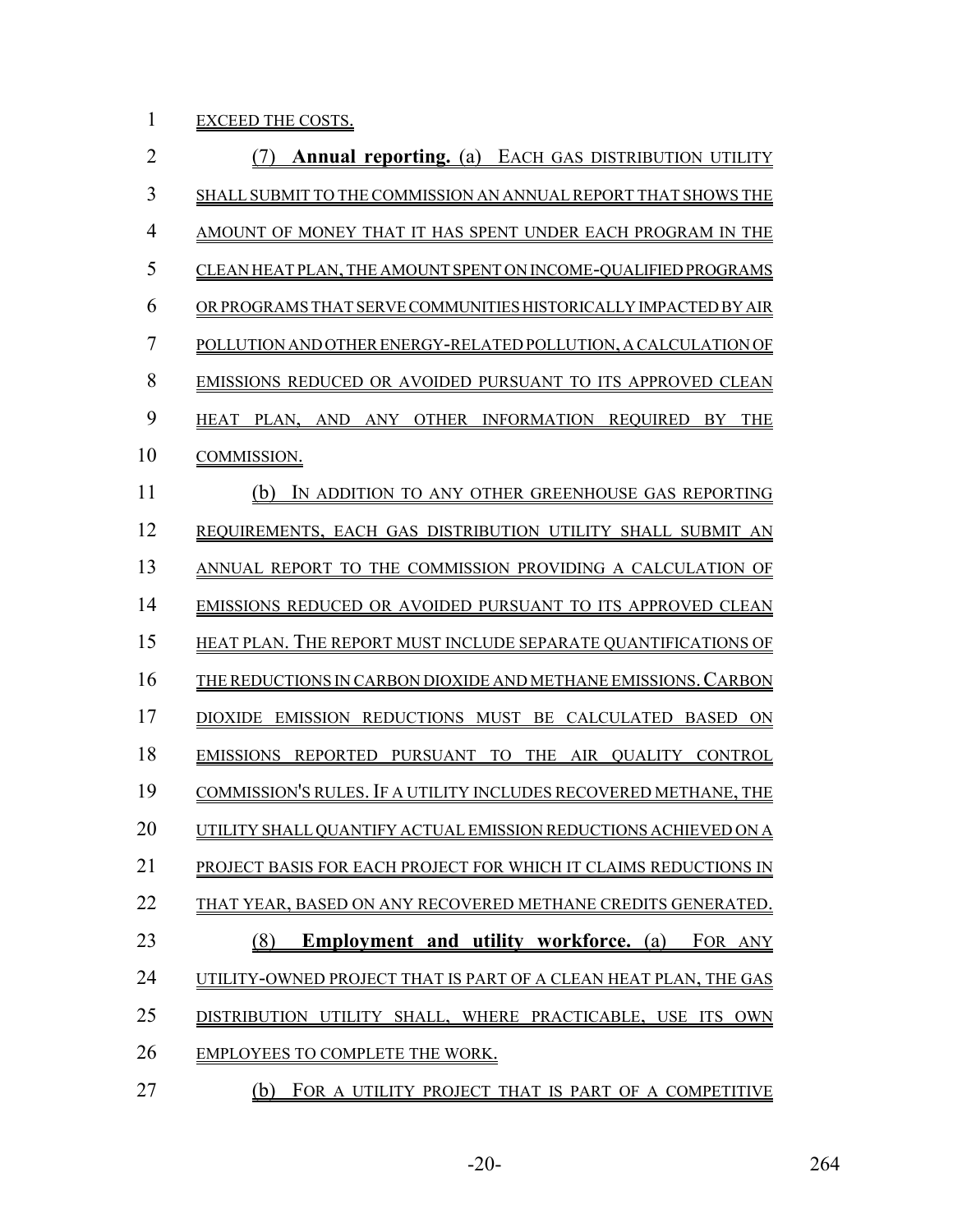| 1              | SOLICITATION AND WITH A COST OF MORE THAN ONE MILLION DOLLARS,       |
|----------------|----------------------------------------------------------------------|
| $\overline{2}$ | THE GAS DISTRIBUTION UTILITY SHALL REQUIRE ALL BIDDERS TO PROVIDE    |
| 3              | DETAILED INFORMATION ABOUT THE USE OF COLORADO-BASED LABOR           |
| $\overline{4}$ | AND OUT-OF-STATE LABOR. THE UTILITY SHALL PROVIDE<br><b>THIS</b>     |
| 5              | INFORMATION TO THE COMMISSION.                                       |
| 6              | (c) IN ALL DECISIONS APPROVING CLEAN HEAT RESOURCES TO BE            |
| 7              | ACQUIRED AS PART OF A CLEAN HEAT PLAN, THE COMMISSION SHALL          |
| 8              | CONSIDER THE LONG-TERM IMPACTS ON COLORADO'S UTILITY WORKFORCE       |
| 9              | AS PART OF A JUST TRANSITION AND SHALL GIVE ADDITIONAL WEIGHT TO     |
| 10             | A PROJECT THAT INCLUDES:                                             |
| 11             | (1)<br>TRAINING PROGRAMS, INCLUDING TRAINING THROUGH THE             |
| 12             | DIVISION OF EMPLOYMENT AND TRAINING IN THE DEPARTMENT OF LABOR       |
| 13             | AND EMPLOYMENT CREATED IN SECTION 8-83-102 OR A STATE                |
| 14             | APPRENTICESHIP COUNCIL REGISTERED WITH THE UNITED STATES             |
| 15             | DEPARTMENT OF LABOR;                                                 |
| 16             | (II) EMPLOYMENT OF COLORADO-BASED LABOR; AND                         |
| 17             | (III)<br>LONG-TERM CAREER OPPORTUNITIES<br><b>AND</b>                |
| 18             | INDUSTRY-STANDARD WAGES, HEALTH CARE, AND PENSION BENEFITS.          |
| 19             | (9) <b>Municipal gas distribution utilities.</b> (a) A MUNICIPAL GAS |
| 20             | DISTRIBUTION UTILITY SHALL IMPLEMENT A CLEAN HEAT PLAN THAT USES     |
| 21             | CLEAN HEAT RESOURCES TO THE MAXIMUM COST-EFFECTIVE EXTENT AND        |
| 22             | MAY COUNT REDUCTIONS IN METHANE FROM LEAK MITIGATION ON ITS          |
| 23             | DISTRIBUTION SYSTEM. THE CLEAN HEAT PLAN MUST INCLUDE<br>A           |
| 24             | PROJECTION OF THE UTILITY'S GREENHOUSE GAS EMISSIONS THROUGH         |
| 25             | <u>2050.</u>                                                         |
| 26             | (b) A CLEAN HEAT PLAN FILED BY A MUNICIPAL GAS DISTRIBUTION          |
| 27             | UTILITY SHALL BE DEEMED APPROVED BY THE COMMISSION AS FILED IF:      |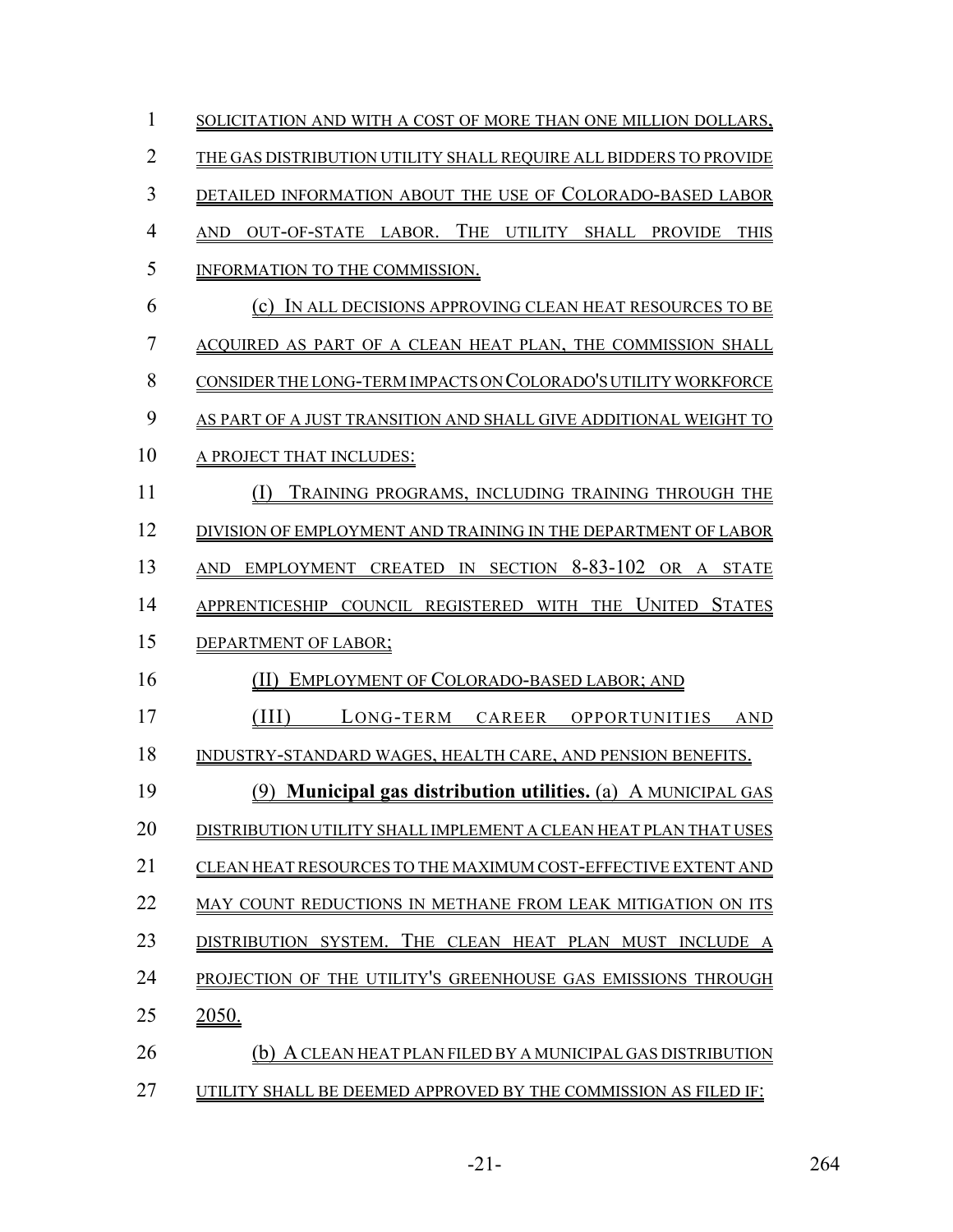| 1              | THE PLAN IS FILED NO LATER THAN FEBRUARY 1, 2023;                       |
|----------------|-------------------------------------------------------------------------|
| $\overline{2}$ | (II) THE COMMISSION, IN CONSULTATION WITH THE DIVISION, FINDS           |
| 3              | THAT THE PLAN DEMONSTRATES, CONSISTENT WITH SUBSECTION $(3)(c)$ OF      |
| $\overline{4}$ | THIS SECTION AND AS COMPARED TO A 2015 BASELINE:                        |
| 5              | (A) A SEVEN AND ONE-HALF PERCENT REDUCTION IN GREENHOUSE                |
| 6              | GAS EMISSIONS IN 2025, OF WHICH NOT MORE THAN ONE PERCENT CAN BE        |
| 7              | FROM RECOVERED METHANE; AND                                             |
| 8              | (B) A TWENTY-TWO PERCENT REDUCTION IN GREENHOUSE GAS                    |
| 9              | <b>EMISSIONS IN 2030, OF WHICH NOT MORE THAN FIVE PERCENT CAN BE</b>    |
| 10             | FROM RECOVERED METHANE; AND                                             |
| 11             | (III) THE CLEAN HEAT PLAN HAS PREVIOUSLY BEEN APPROVED BY               |
| 12             | A VOTE OF THE ENTITY'S GOVERNING BODY.                                  |
| 13             | (c) SUBMISSION OF A CLEAN HEAT PLAN BY A MUNICIPAL GAS                  |
| 14             | DISTRIBUTION UTILITY DOES NOT ALTER THE UTILITY'S REGULATORY            |
| 15             | STATUS WITH RESPECT TO THE COMMISSION.                                  |
| 16             | <b>Small gas distribution utilities.</b> (a) A SMALL GAS<br>(10)        |
| 17             | DISTRIBUTION UTILITY MAY FILE A CLEAN HEAT PLAN WITH THE                |
| 18             | COMMISSION PURSUANT TO SUBSECTIONS $(3)$ TO $(7)$ OF THIS SECTION OR IT |
| 19             | MAY SUBMIT A SMALL UTILITY EMISSION REDUCTION PLAN PURSUANT TO          |
| 20             | THIS SUBSECTION (10).                                                   |
| 21             | (b) THE SMALL GAS DISTRIBUTION UTILITY, AS PART OF ITS SMALL            |
| 22             | UTILITY EMISSION REDUCTION PLAN:                                        |
| 23             | MUST PROPOSE GREENHOUSE GAS EMISSION REDUCTION                          |
| 24             | TARGETS FOR 2025 AND 2030;                                              |
| 25             | IS SUBJECT TO THE COST CAP;                                             |
| 26             | (III) MUST IDENTIFY THE CLEAN HEAT RESOURCES THE SMALL GAS              |
| 27             | DISTRIBUTION UTILITY WILL USE TO REDUCE EMISSIONS ON ITS SYSTEM         |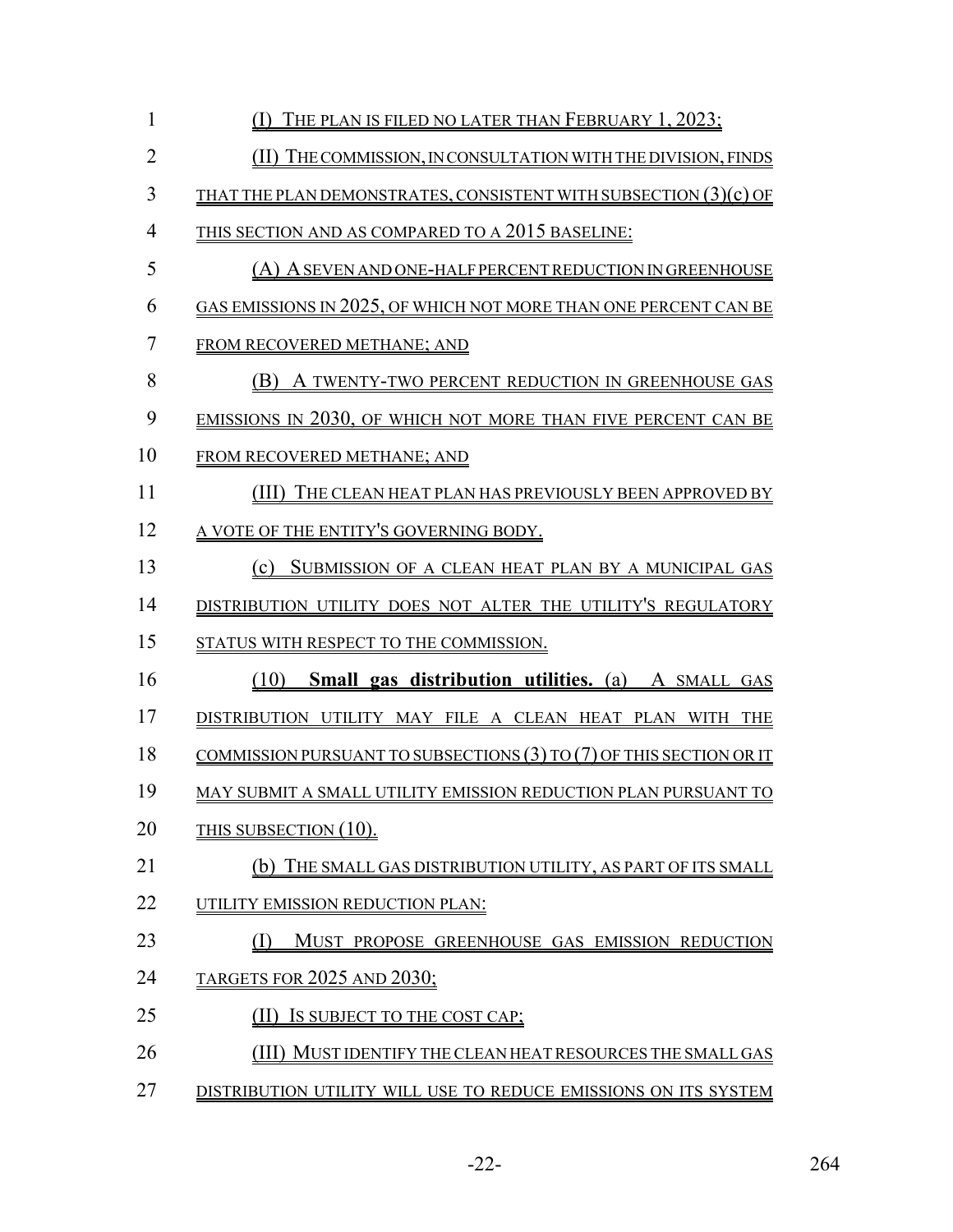| 1              | AND QUANTIFY THE ANNUAL EMISSION REDUCTIONS EXPECTED DURING            |
|----------------|------------------------------------------------------------------------|
| $\overline{2}$ | THE PLAN PERIOD;                                                       |
| 3              | (IV) MUST PROPOSE PROGRAM BUDGETS TO MEET THE EMISSION                 |
| $\overline{4}$ | REDUCTION TARGETS PROPOSED BY THE SMALL GAS DISTRIBUTION               |
| 5              | UTILITY;                                                               |
| 6              | MUST FORECAST CARBON DIOXIDE AND METHANE EMISSION                      |
| 7              | REDUCTIONS REASONABLY EXPECTED TO BE ACHIEVED THROUGH THE              |
| 8              | ACTIONS TAKEN IN THE PREFERRED PLAN;                                   |
| 9              | (VI)<br>MUST QUANTIFY THE COST OF IMPLEMENTATION OF THE                |
| 10             | PREFERRED PORTFOLIO OF RESOURCES USED IN THE PLAN; AND                 |
| 11             | (VII) MUST INCLUDE AN IMPLEMENTATION PLAN OF AT LEAST                  |
| 12             | THREE YEARS DURING WHICH THE SMALL GAS DISTRIBUTION UTILITY            |
| 13             | PROPOSES TO ACQUIRE CLEAN HEAT RESOURCES TO REDUCE EMISSIONS.          |
| 14             | THE COMMISSION SHALL APPROVE A CLEAN HEAT PLAN FILED<br>(c)            |
| 15             | UNDER THIS SUBSECTION $(10)$ IF THE COMMISSION FINDS IT TO BE IN THE   |
| 16             | PUBLIC INTEREST. THE COMMISSION MAY MODIFY THE CLEAN HEAT PLAN         |
| 17             | IF THE MODIFICATIONS ARE NECESSARY TO ENSURE THAT THE PLAN IS IN       |
| 18             | THE PUBLIC INTEREST. IN EVALUATING WHETHER THE CLEAN HEAT PLAN         |
| 19             | SUBMITTED TO THE COMMISSION IS IN THE PUBLIC INTEREST, THE             |
| 20             | COMMISSION SHALL TAKE INTO ACCOUNT THE FACTORS SET FORTH IN            |
| 21             | SUBSECTION $(6)(d)(I)$ OF THIS SECTION. IN APPROVING A CLEAN HEAT PLAN |
| 22             | UNDER THIS SUBSECTION (10), THE COMMISSION SHALL CARRY OUT THE         |
| 23             | DUTIES SET FORTH IN SUBSECTION $(6)(d)(II)$ of this section. The       |
| 24             | COMMISSION MAY APPROVE A CLEAN HEAT PLAN THAT EXCEEDS THE COST         |
| 25             | CAP UNDER THIS SUBSECTION (10) ONLY PURSUANT TO SUBSECTION             |
| 26             | (6)(d)(III) OF THIS SECTION.                                           |
| 27             | (d)<br>SMALL GAS DISTRIBUTION UTILITIES WITH APPROVED CLEAN            |

-23- 264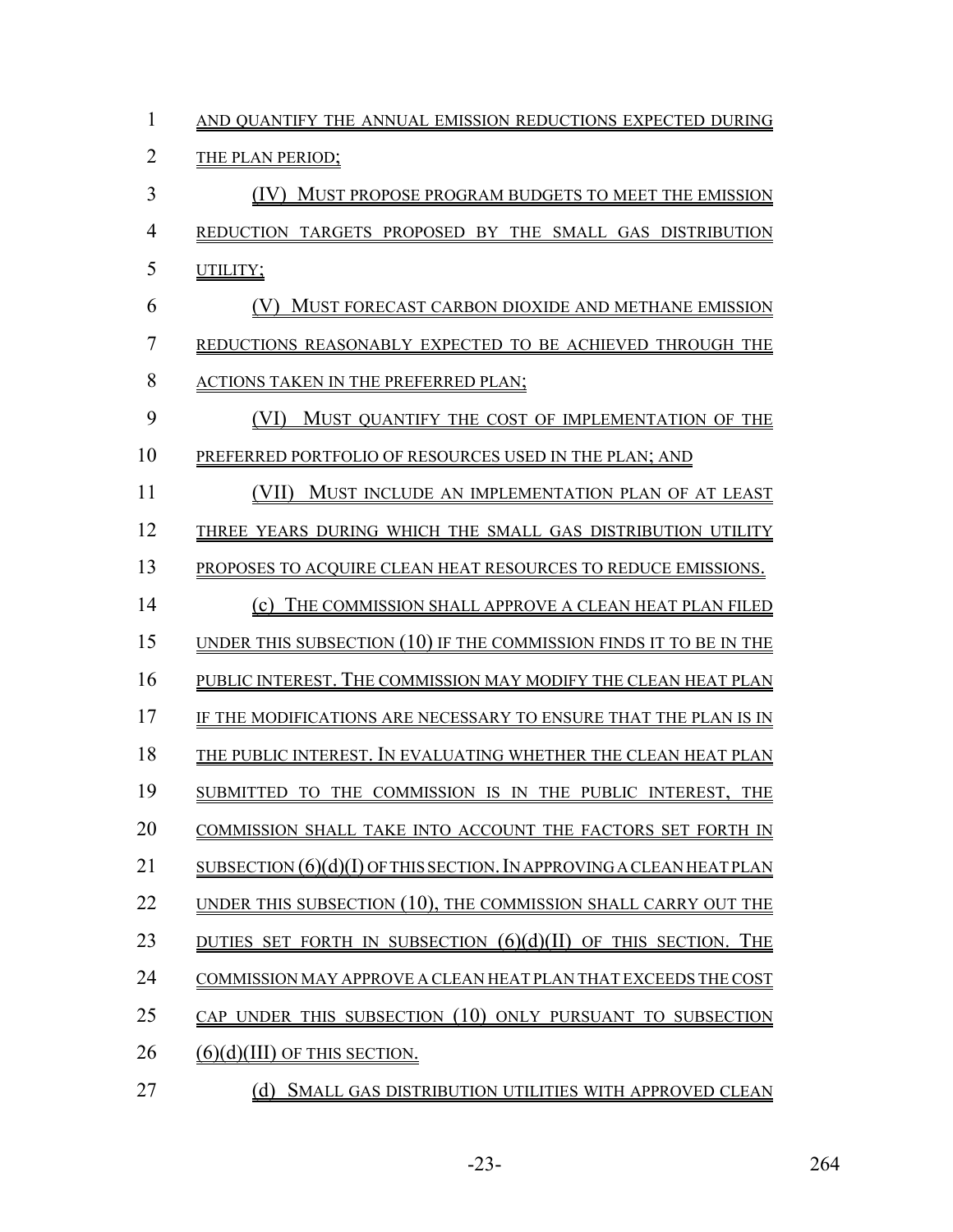| $\mathbf{1}$   | HEAT PLANS ARE SUBJECT TO THE REPORTING PROVISIONS OF SUBSECTION      |
|----------------|-----------------------------------------------------------------------|
| $\overline{2}$ | (7) OF THIS SECTION.                                                  |
| 3              | (11) NO LATER THAN DECEMBER 1, 2024, THE COMMISSION, IN               |
| $\overline{4}$ | CONSULTATION WITH THE DIVISION, SHALL DETERMINE MASS-BASED            |
| 5              | GREENHOUSE GAS EMISSION REDUCTION TARGETS FOR CLEAN HEAT PLANS        |
| 6              | FOR 2035. IN ESTABLISHING THESE TARGETS, THE COMMISSION SHALL:        |
| 7              | (a) ENSURE THAT GAS DISTRIBUTION UTILITIES' GREENHOUSE GAS            |
| 8              | EMISSIONS WILL BE IN LINE WITH THE RESIDENTIAL, COMMERCIAL, AND       |
| 9              | INDUSTRIAL SECTORS' CONTRIBUTION TO STATEWIDE GREENHOUSE GAS          |
| 10             | POLLUTION; AND                                                        |
| 11             | (b) DETERMINE WHETHER RECOVERED METHANE MAY BE USED TO                |
| 12             | MEET THE MASS-BASED GREENHOUSE GAS EMISSIONS REDUCTION TARGETS        |
| 13             | <b>ESTABLISHED PURSUANT TO THIS SUBSECTION (11).</b>                  |
| 14             | (12) NO LATER THAN DECEMBER 1, 2032, THE COMMISSION, IN               |
| 15             | CONSULTATION WITH THE DIVISION, SHALL DETERMINE THE MASS-BASED        |
| 16             | <b>GREENHOUSE GAS EMISSION REDUCTION GOALS FOR CLEAN HEAT PLANS</b>   |
| 17             | FOR 2040, 2045, AND 2050 USING A 2015 BASELINE THAT, AT MINIMUM,      |
| 18             | ENSURE THAT GAS DISTRIBUTION UTILITIES' GREENHOUSE GAS EMISSION       |
| 19             | REDUCTIONS WILL BE PROPORTIONATE TO THE RESIDENTIAL, COMMERCIAL,      |
| 20             | AND INDUSTRIAL SECTORS' CONTRIBUTION TO THE GREENHOUSE GAS            |
| 21             | <b>EMISSION REDUCTION GOALS, EXCLUDING TRANSPORTATION GAS SERVICE</b> |
| 22             | CUSTOMERS OR CUSTOMERS THAT REPORT THEIR OWN GREENHOUSE GAS           |
| 23             | EMISSIONS TO THE FEDERAL ENVIRONMENTAL PROTECTION AGENCY UNDER        |
| 24             | APPLICABLE FEDERAL LAW, INCLUDING 40 CFR 98, SUBPART NN. IN           |
| 25             | DETERMINING THESE GOALS, THE COMMISSION SHALL CONSIDER SAVINGS        |
| 26             | ACHIEVED OR PROJECTED TO BE ACHIEVED IN OTHER SECTORS OF THE          |
| 27             | STATE'S ECONOMY, AS WELL AS THE COMMERCIAL AVAILABILITY OF            |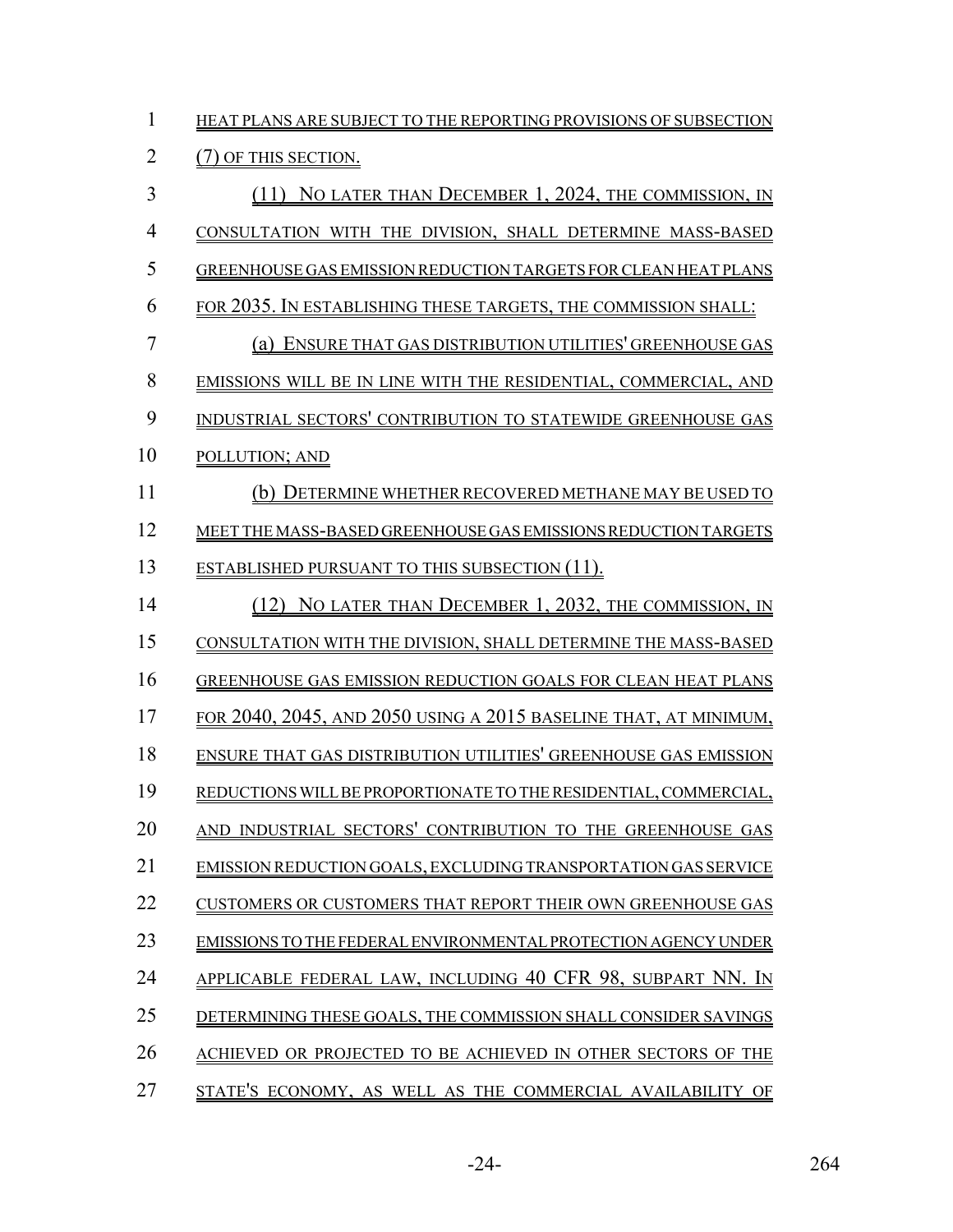| $\mathbf{1}$   | TECHNOLOGIES TO ACHIEVE EMISSION REDUCTIONS IN THIS SECTOR.                     |
|----------------|---------------------------------------------------------------------------------|
| $\overline{2}$ | (13) Coordination of state policies. NO LATER THAN DECEMBER                     |
| $\overline{3}$ | 2022, THE COMMISSION SHALL INITIATE AN INVESTIGATION INTO                       |
| $\overline{4}$ | COORDINATION OF STATE POLICIES IMPACTING NATURAL GAS UTILITIES IN               |
| 5              | THE STATE, INCLUDING THOSE THAT INCENTIVIZE GAS SYSTEM EXPANSION,               |
| 6              | AS WELL AS ANY RATES, SURCHARGES, RIDERS, TARIFFS, OR SIMILAR                   |
| 7              | MECHANISMS THAT INCENTIVIZE OR OTHERWISE SUBSIDIZE EXPANSION.                   |
| 8              | THE INVESTIGATION MUST INCLUDE STAKEHOLDER PARTICIPATION                        |
| 9              | THROUGH A WORKSHOP OR OTHER INFORMAL PROCESS. FOLLOWING                         |
| 10             | CONCLUSION OF THE PROCESS, STAFF OF THE COMMISSION SHALL ISSUE TO               |
| 11             | THE GENERAL ASSEMBLY A REPORT DETAILING POLICIES RELATED TO                     |
| 12             | NATURAL GAS DISTRIBUTION SYSTEM PLANNING, EXPANSION, AND COST                   |
| 13             | RECOVERY, INCLUDING RECOMMENDATIONS OF STATUTORY OR POLICY                      |
| 14             | CHANGES TO FACILITATE COST-EFFECTIVELY MEETING THE STATE'S                      |
| 15             | GREENHOUSE GAS EMISSION REDUCTION GOALS ESTABLISHED IN SECTION                  |
| 16             | $25 - 7 - 102$ (2)(g).                                                          |
| 17             | <b>SECTION 2.</b> In Colorado Revised Statutes, 25-7-105, amend (1)             |
| 18             | introductory portion; and <b>add</b> $(1)(e)(X.5)$ as follows:                  |
| 19             | 25-7-105. Duties of commission - rules - legislative declaration                |
| 20             | <b>- definitions.</b> (1) Except as provided in sections 25-7-130 and 25-7-131, |
| 21             | the commission shall promulgate such rules and regulations as THAT are          |
| 22             | consistent with the legislative declaration set forth in section 25-7-102       |
| 23             | and necessary for the proper implementation and administration of this          |
| 24             | article 7, including: but not limited to:                                       |
| 25             | (e) $(X.5)$ NO LATER THAN SEPTEMBER 1, 2022, THE COMMISSION                     |
| 26             | SHALL PROPOSE RULES ESTABLISHING RECOVERED METHANE PROTOCOLS,                   |
| 27             | AS THAT TERM IS DEFINED IN SECTION $40-3.2-107$ (2)(q), FOR AT LEAST            |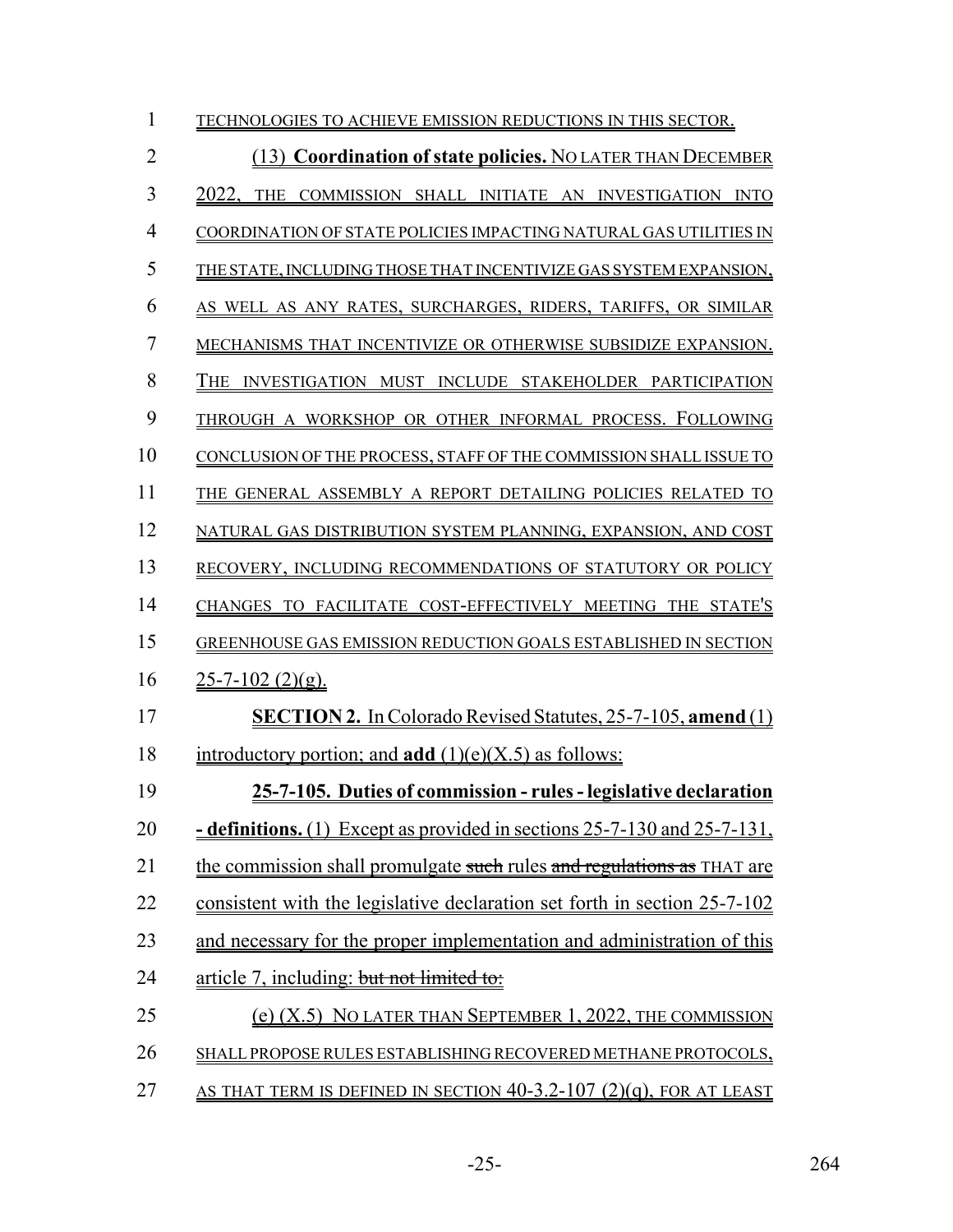| 1              | INACTIVE COAL MINES, BIOMETHANE AS THAT TERM IS DEFINED IN SECTION            |
|----------------|-------------------------------------------------------------------------------|
| $\overline{2}$ | 40-3.2-107 (2)(a), AND GAS SYSTEM LEAKS, AND A CREDITING AND                  |
| 3              | TRACKING SYSTEM FOR RECOVERED METHANE AS THAT TERM IS DEFINED                 |
| 4              | IN SECTION $40-3.2-107(2)(o)$ . The commission shall adopt the rules          |
| 5              | NO LATER THAN FEBRUARY 1, 2023. THE RULE-MAKING PROCEEDING IS                 |
| 6              | SUBJECT TO THE PROCEDURAL REQUIREMENTS OF THIS SUBSECTION $(1)(e)$ .          |
| 7              | <b>SECTION 3.</b> In Colorado Revised Statutes, 34-60-106, amend              |
| 8              | $(9)$ as follows:                                                             |
| 9              | 34-60-106. Additional powers of commission - rules -                          |
| 10             | <b>definition - repeal.</b> (9) (a) Notwithstanding the provisions of section |
| 11             | 34-60-120 or any other provision of law, the commission, as to class II       |
| 12             | injection wells defined in 40 CFR 144.6b, shall also have the power to        |
| 13             | CLASSIFIED IN 40 CFR 144.6, MAY perform all acts for the purpose of           |
| 14             | protecting underground sources of drinking water in accordance with           |
| 15             | state programs authorized by 42 U.S.C. sec. 300f et seq., and regulations     |
| 16             | thereunder in effect or UNDER THOSE SECTIONS, as may be amended.              |
| 17             | THE COMMISSION SHALL:<br>(b)                                                  |
| 18             | CONDUCT A STUDY TO EVALUATE WHAT RESOURCES ARE                                |
| 19             | NEEDED TO ENSURE THE SAFE AND EFFECTIVE REGULATION OF THE                     |
| 20             | SEQUESTRATION OF GREENHOUSE GASES, AS THAT TERM IS DEFINED IN                 |
| 21             | SECTION 25-7-140 (6), AND TO IDENTIFY AND ASSESS THE APPLICABLE               |
| 22             | RESOURCES THAT THE COMMISSION OR OTHER STATE AGENCIES HAVE; AND               |
| 23             | REPORT ITS FINDINGS TO THE GOVERNOR AND THE GENERAL                           |
| 24             | <u>ASSEMBLY BY DECEMBER 1, 2021.</u>                                          |
| 25             | <b>SECTION 4. Applicability.</b> This act applies to conduct occurring        |
| 26             | on or after the effective date of this act.                                   |
| 27             | <b>SECTION 5. Safety clause.</b> The general assembly hereby finds,           |